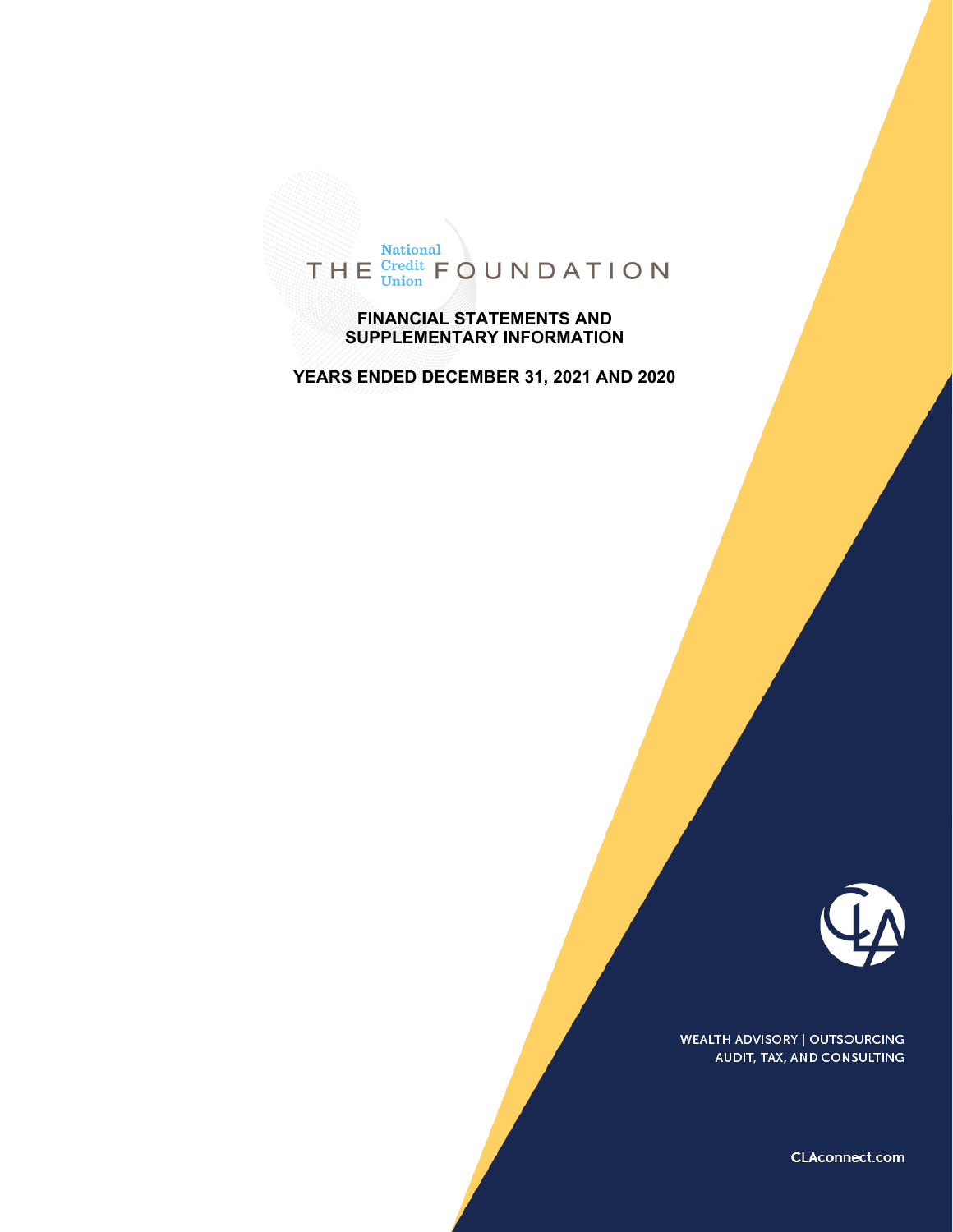## **NATIONAL CREDIT UNION FOUNDATION TABLE OF CONTENTS YEARS ENDED DECEMBER 31, 2021 AND 2020**

| <b>INDEPENDENT AUDITORS' REPORT</b>      | 1  |
|------------------------------------------|----|
| <b>FINANCIAL STATEMENTS</b>              |    |
| <b>STATEMENTS OF FINANCIAL POSITION</b>  | 4  |
| <b>STATEMENTS OF ACTIVITIES</b>          | 5  |
| <b>STATEMENTS OF FUNCTIONAL EXPENSES</b> | 7  |
| <b>STATEMENTS OF CASH FLOWS</b>          | 9  |
| <b>NOTES TO FINANCIAL STATEMENTS</b>     | 10 |
| <b>SUPPLEMENTARY INFORMATION</b>         |    |
| <b>SCHEDULE OF GRANT COMMITMENTS</b>     | 24 |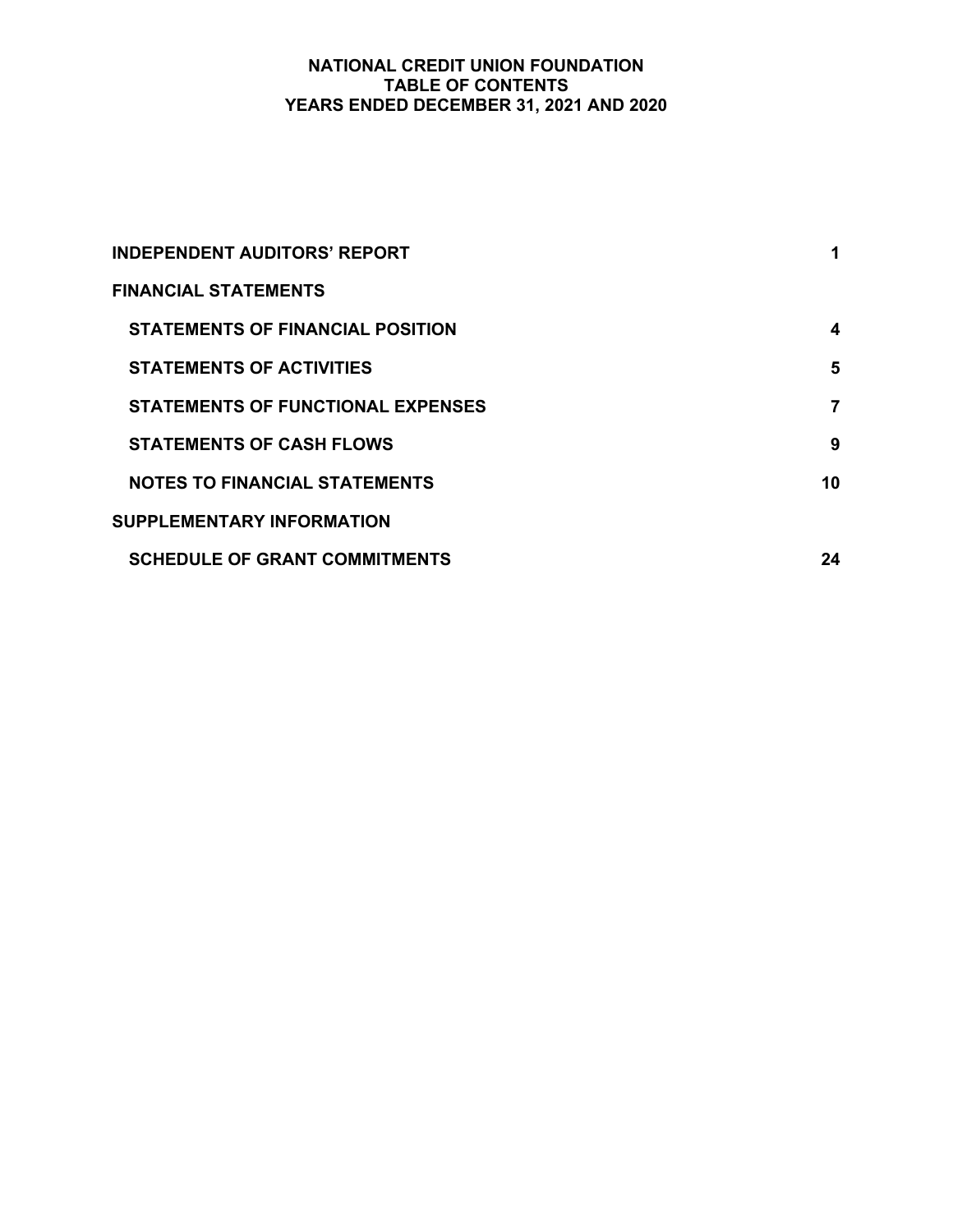

## **INDEPENDENT AUDITORS' REPORT**

Board of Directors National Credit Union Foundation Madison, Wisconsin

## **Report on the Audit of the Financial Statements**

### *Opinion*

We have audited the accompanying financial statements of National Credit Union Foundation, which comprise the statements of financial position as of December 31, 2021 and 2020, and the related statements of activities, functional expenses, and cash flows for the years then ended, and the related notes to the financial statements.

In our opinion, the financial statements referred to above present fairly, in all material respects, the financial position of National Credit Union Foundation as of December 31, 2021 and 2020, and the changes in its net assets and its cash flows for the years then ended in accordance with accounting principles generally accepted in the United States of America.

## *Basis for Opinion*

We conducted our audits in accordance with auditing standards generally accepted in the United States of America (GAAS). Our responsibilities under those standards are further described in the *Auditors' Responsibilities for the Audit of the Financial Statements* section of our report. We are required to be independent of National Credit Union Foundation and to meet our other ethical responsibilities in accordance with the relevant ethical requirements relating to our audits. We believe that the audit evidence we have obtained is sufficient and appropriate to provide a basis for our audit opinion.

## *Responsibilities of Management for the Financial Statements*

Management is responsible for the preparation and fair presentation of the financial statements in accordance with accounting principles generally accepted in the United States of America, and for the design, implementation, and maintenance of internal control relevant to the preparation and fair presentation of financial statements that are free from material misstatement, whether due to fraud or error.

In preparing the financial statements, management is required to evaluate whether there are conditions or events, considered in the aggregate, that raise substantial doubt about National Credit Union Foundation's ability to continue as a going concern for one year after the date the financial statements are available to be issued.

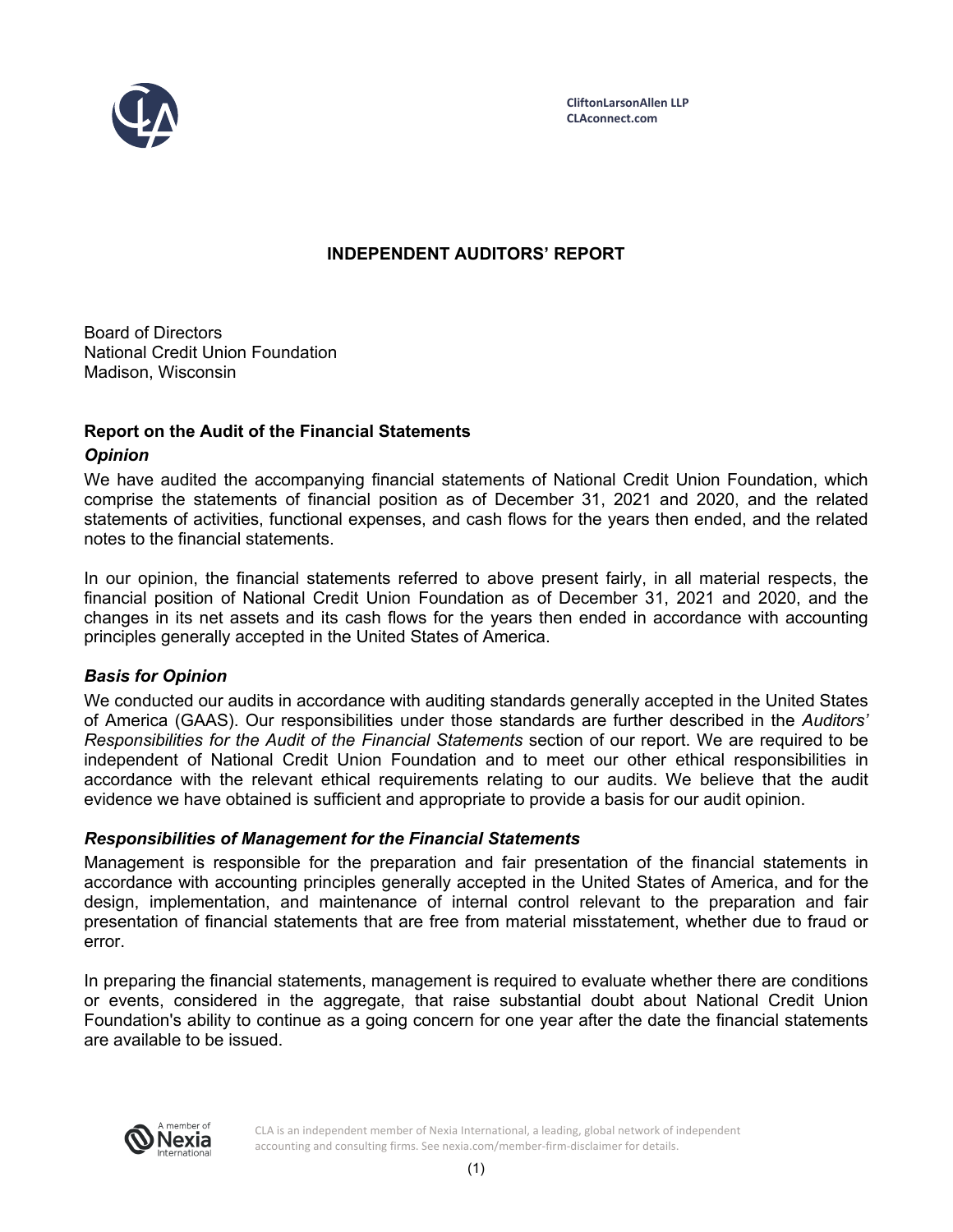## *Auditors' Responsibilities for the Audit of the Financial Statements*

Our objectives are to obtain reasonable assurance about whether the financial statements as a whole are free from material misstatement, whether due to fraud or error, and to issue an auditors' report that includes our opinion. Reasonable assurance is a high level of assurance but is not absolute assurance and therefore is not a guarantee that an audit conducted in accordance with GAAS will always detect a material misstatement when it exists. The risk of not detecting a material misstatement resulting from fraud is higher than for one resulting from error, as fraud may involve collusion, forgery, intentional omissions, misrepresentations, or the override of internal control. Misstatements are considered material if there is a substantial likelihood that, individually or in the aggregate, they would influence the judgment made by a reasonable user based on the financial statements.

In performing an audit in accordance with GAAS, we:

- Exercise professional judgment and maintain professional skepticism throughout the audit.
- Identify and assess the risks of material misstatement of the financial statements, whether due to fraud or error, and design and perform audit procedures responsive to those risks. Such procedures include examining, on a test basis, evidence regarding the amounts and disclosures in the financial statements.
- Obtain an understanding of internal control relevant to the audit in order to design audit procedures that are appropriate in the circumstances, but not for the purpose of expressing an opinion on the effectiveness of National Credit Union Foundation's internal control. Accordingly, no such opinion is expressed.
- Evaluate the appropriateness of accounting policies used and the reasonableness of significant accounting estimates made by management, as well as evaluate the overall presentation of the financial statements.
- Conclude whether, in our judgment, there are conditions or events, considered in the aggregate, that raise substantial doubt about National Credit Union Foundation's ability to continue as a going concern for a reasonable period of time.

We are required to communicate with those charged with governance regarding, among other matters, the planned scope and timing of the audit, significant audit findings, and certain internal control related matters that we identified during the audit.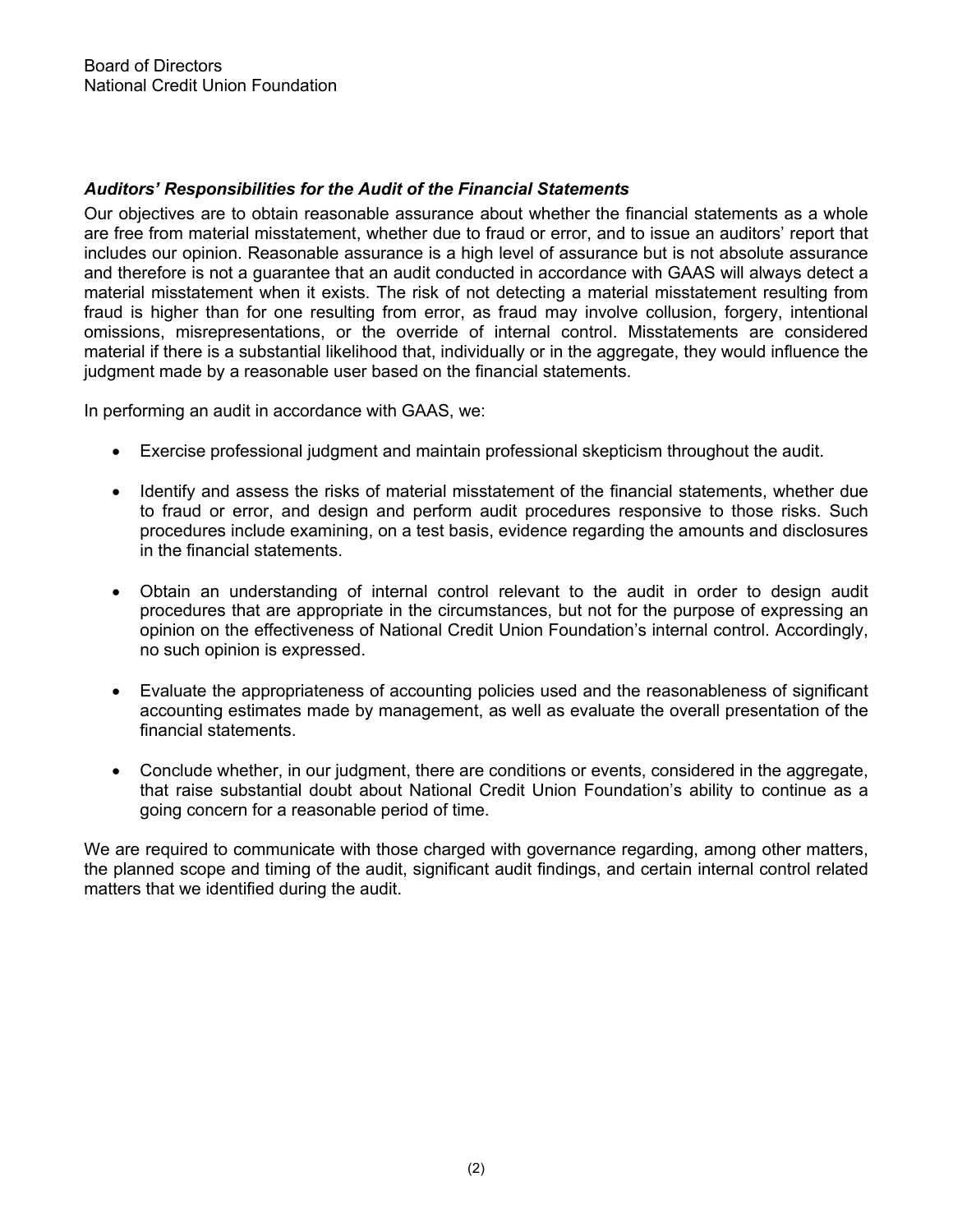### **Supplementary Information**

Our audits were conducted for the purpose of forming an opinion on the financial statements as a whole. The schedule of grant commitments is presented for purposes of additional analysis and is not a required part of the financial statements. Such information is the responsibility of management and was derived from and relates directly to the underlying accounting and other records used to prepare the financial statements. The information has been subjected to the auditing procedures applied in the audits of the financial statements and certain additional procedures, including comparing and reconciling such information directly to the underlying accounting and other records used to prepare the financial statements or to the financial statements themselves, and other additional procedures in accordance with GAAS. In our opinion, the information is fairly stated in all material respects in relation to the financial statements as a whole.

Viifton Larson Allen LLP

**CliftonLarsonAllen LLP**

Middleton, Wisconsin March 16, 2022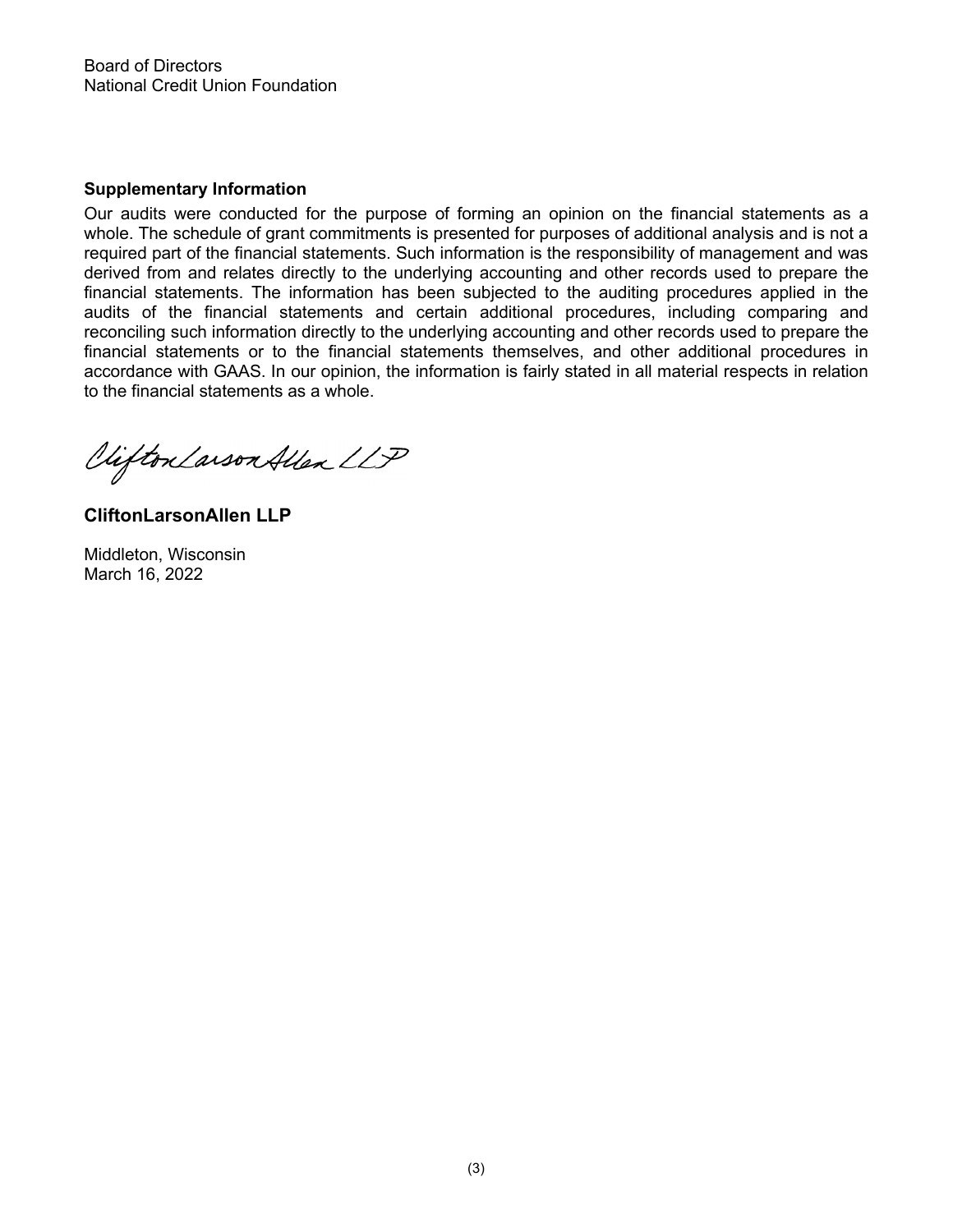## **NATIONAL CREDIT UNION FOUNDATION STATEMENTS OF FINANCIAL POSITION DECEMBER 31, 2021 AND 2020**

|                                           | 2021               | 2020                        |
|-------------------------------------------|--------------------|-----------------------------|
| <b>ASSETS</b>                             |                    |                             |
| Cash and Cash Equivalents                 | \$<br>5,753,445    | \$<br>4,852,243             |
| <b>Prepaid Expenses</b>                   | 112,449            | 131,261                     |
| Pledges Receivable                        | 557,300            | 107,154                     |
| Accounts Receivable:                      |                    |                             |
| CIF and CDA/CLTs                          | 67,346             | 123,621                     |
| <b>CUNA and Affiliates</b>                | 10,852             | 45,104                      |
| Other                                     | 4,750              | 87,802                      |
| <b>Total Accounts Receivable</b>          | 82,948             | 256,527                     |
| <b>Total Current Assets</b>               | 6,506,142          | 5,347,185                   |
| <b>Furniture and Fixtures</b>             | 35,781             | 35,781                      |
| Software                                  | 124,500            | 124,500                     |
| Less: Accumulated Depreciation            | (83, 684)          | (45, 670)                   |
| Subtotal                                  | 76,597             | 114,611                     |
| Investments                               | 5,075,500          | 4,663,868                   |
| <b>Total Assets</b>                       | 11,658,239<br>- \$ | 10,125,664<br>$\frac{3}{2}$ |
| <b>LIABILITIES AND NET ASSETS</b>         |                    |                             |
| <b>LIABILITIES</b>                        |                    |                             |
| <b>Grant Commitments</b>                  | \$<br>8,594        | \$<br>22,893                |
| Accounts Payable:                         |                    |                             |
| CIF and CDA/CLT Payments to State Leagues | 45,594             | 86,701                      |
| <b>CUNA and Affiliates</b>                | 276,643            | 193,689                     |
| Other                                     | 2,964              | 34,160                      |
| <b>Total Accounts Payable</b>             | 325,201            | 314,550                     |
| <b>Accrued Liabilities</b>                | 157,496            | 152,209                     |
| Deferred Revenue                          | 345,750            | 162,700                     |
| <b>Total Liabilities</b>                  | 837,041            | 652,352                     |
| <b>NET ASSETS</b>                         |                    |                             |
| <b>Without Donor Restrictions</b>         | 6,295,485          | 5,411,008                   |
| <b>With Donor Restrictions</b>            | 4,525,713          | 4,062,304                   |
| <b>Total Net Assets</b>                   | 10,821,198         | 9,473,312                   |
| <b>Total Liabilities and Net Assets</b>   | 11,658,239<br>\$   | 10,125,664<br>\$            |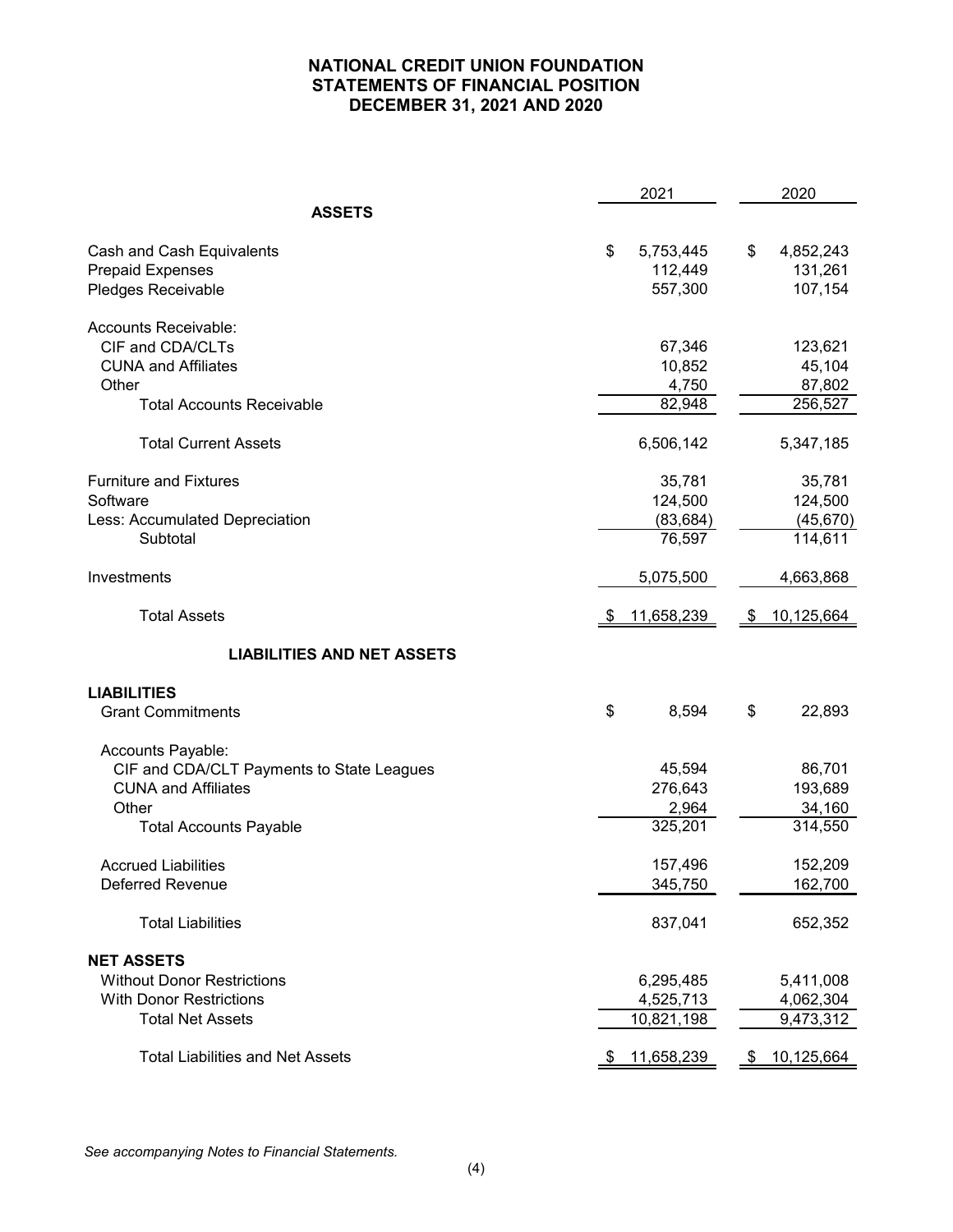## **NATIONAL CREDIT UNION FOUNDATION STATEMENT OF ACTIVITIES YEAR ENDED DECEMBER 31, 2021**

|                                         | <b>Without Donor</b><br>Restrictions | <b>With Donor</b><br>Restrictions | Total            |
|-----------------------------------------|--------------------------------------|-----------------------------------|------------------|
| <b>REVENUES AND OTHER SOURCES</b>       |                                      |                                   |                  |
| Contributions                           | \$<br>1,836,987                      | \$<br>1,357,200                   | \$<br>3,194,187  |
| <b>Contributions - CIF</b>              | 323,937                              | 10,384                            | 334,321          |
| <b>Gross Special Events Revenue</b>     | 343,400                              |                                   | 343,400          |
| Less: Special Event Expenses            | (28, 701)                            |                                   | (28, 701)        |
| Net Special Events Revenue              | 314,699                              |                                   | 314,699          |
| Program Revenue                         | 345,663                              |                                   | 345,663          |
| Investment Return, Net                  | 1,188,031                            | 276,664                           | 1,464,695        |
| Other                                   | 152,709                              |                                   | 152,709          |
| Net Assets Released from Restrictions   | 1,009,480                            | (1,009,480)                       |                  |
| <b>Total Revenues and Other Sources</b> | 5,171,506                            | 634,768                           | 5,806,274        |
| <b>PROGRAM EXPENSES</b>                 |                                      |                                   |                  |
| <b>Disaster Relief</b>                  | 515,866                              |                                   | 515,866          |
| Development Education                   | 477,710                              |                                   | 477,710          |
| <b>CIF Grants and Outreach</b>          | 629,077                              |                                   | 629,077          |
| <b>Financial Well-Being</b>             | 221,846                              |                                   | 221,846          |
| Biz Kid\$                               | 92,535                               |                                   | 92,535           |
| <b>Program Services</b>                 | 213,941                              |                                   | 213,941          |
| <b>Total Program Expenses</b>           | 2,150,975                            |                                   | 2,150,975        |
| <b>SUPPORTING SERVICES</b>              |                                      |                                   |                  |
| <b>Management and General</b>           | 1,021,288                            |                                   | 1,021,288        |
| Fundraising                             | 271,071                              |                                   | 271,071          |
| <b>Total Supporting Services</b>        | 1,292,359                            |                                   | 1,292,359        |
| <b>Total Expenses</b>                   | 3,443,334                            |                                   | 3,443,334        |
| <b>EXCESS OF REVENUE OVER</b>           |                                      |                                   |                  |
| <b>EXPENSES FROM OPERATIONS</b>         | 1,728,172                            | 634,768                           | 2,362,940        |
| Unrealized Losses from Investments      | (843, 695)                           | (171, 359)                        | (1,015,054)      |
| <b>CHANGES IN NET ASSETS</b>            | 884,477                              | 463,409                           | 1,347,886        |
| Net Assets - Beginning of Year          | 5,411,008                            | 4,062,304                         | 9,473,312        |
| <b>NET ASSETS - END OF YEAR</b>         | 6,295,485<br>S                       | 4,525,713<br>\$                   | 10,821,198<br>\$ |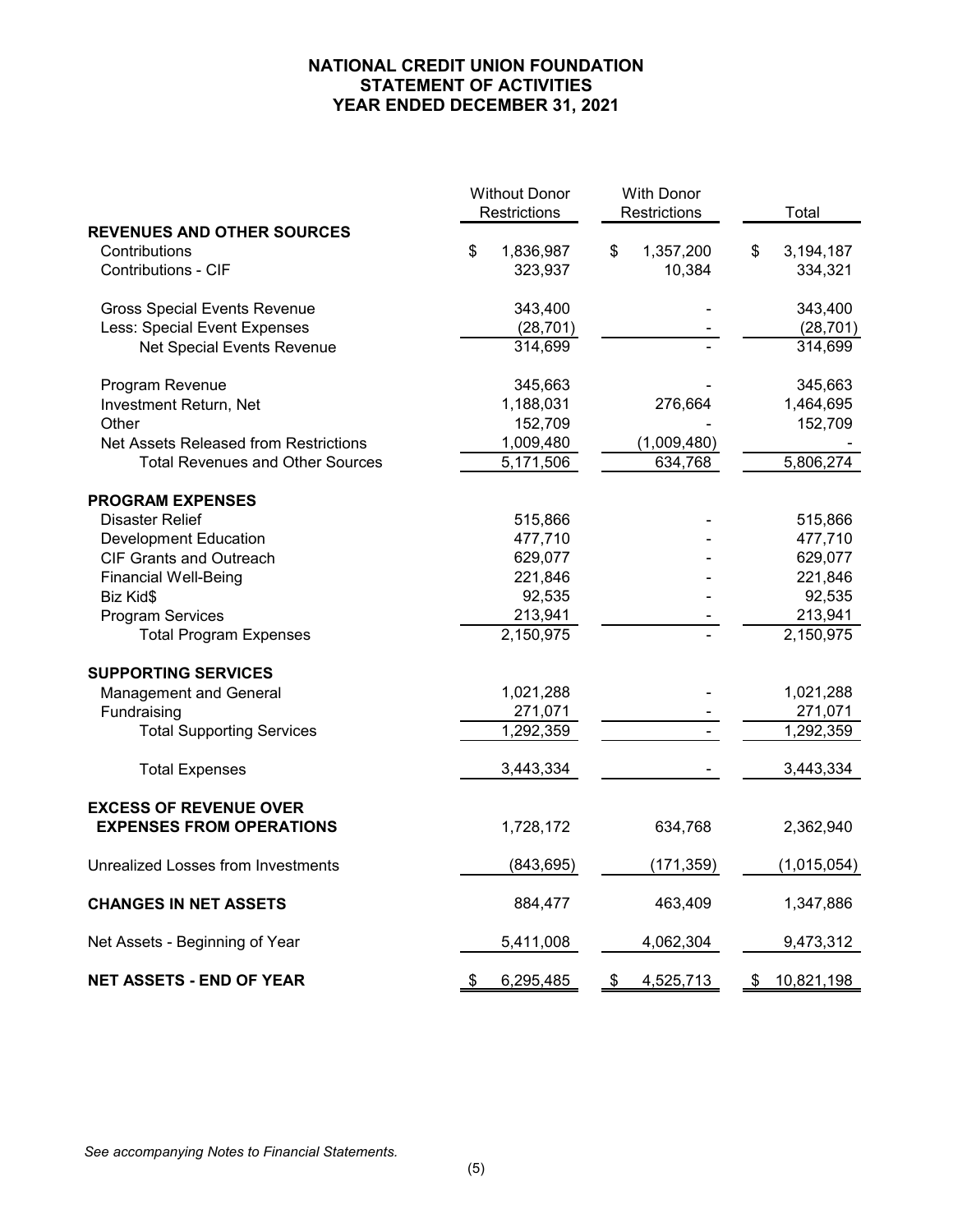## **NATIONAL CREDIT UNION FOUNDATION STATEMENT OF ACTIVITIES YEAR ENDED DECEMBER 31, 2020**

|                                          | <b>Without Donor</b><br>Restrictions | <b>With Donor</b><br>Restrictions | Total           |
|------------------------------------------|--------------------------------------|-----------------------------------|-----------------|
| <b>REVENUES AND OTHER SOURCES</b>        |                                      |                                   |                 |
| Contributions                            | \$<br>1,984,629                      | \$<br>712,261                     | \$<br>2,696,890 |
| <b>Contributions - CIF</b>               | 502,044                              | 22,375                            | 524,419         |
| <b>Gross Special Events Revenue</b>      | 844,050                              |                                   | 844,050         |
| Less: Special Event Expenses             | (335, 312)                           |                                   | (335, 312)      |
| Net Special Events Revenue               | 508,738                              |                                   | 508,738         |
| Program Revenue                          | 264,287                              |                                   | 264,287         |
| Investment Return, Net                   | 210,492                              | 10,777                            | 221,269         |
| Other                                    | 282,892                              |                                   | 282,892         |
| Net Assets Released from Restrictions    | 973,200                              | (973, 200)                        |                 |
| <b>Total Revenues and Other Sources</b>  | 4,726,282                            | (227, 787)                        | 4,498,495       |
| <b>PROGRAM EXPENSES</b>                  |                                      |                                   |                 |
| <b>Disaster Relief</b>                   | 463,605                              |                                   | 463,605         |
| <b>Development Education</b>             | 500,996                              |                                   | 500,996         |
| <b>CIF Grants and Outreach</b>           | 707,708                              |                                   | 707,708         |
| <b>Financial Well-Being</b>              | 395,392                              |                                   | 395,392         |
| Biz Kid\$                                | 98,312                               |                                   | 98,312          |
| <b>Program Services</b>                  | 400,295                              |                                   | 400,295         |
| <b>Total Program Expenses</b>            | 2,566,308                            |                                   | 2,566,308       |
| <b>SUPPORTING SERVICES</b>               |                                      |                                   |                 |
| <b>Management and General</b>            | 990,910                              |                                   | 990,910         |
| Fundraising                              | 327,080                              |                                   | 327,080         |
| <b>Total Supporting Services</b>         | 1,317,990                            |                                   | 1,317,990       |
| <b>Total Expenses</b>                    | 3,884,298                            |                                   | 3,884,298       |
| <b>EXCESS (DEFICIT) OF REVENUES OVER</b> |                                      |                                   |                 |
| <b>EXPENSES FROM OPERATIONS</b>          | 841,984                              | (227, 787)                        | 614,197         |
| <b>Unrealized Gains from Investments</b> | 334,560                              | 69,995                            | 404,555         |
| <b>CHANGES IN NET ASSETS</b>             | 1,176,544                            | (157, 792)                        | 1,018,752       |
| Net Assets - Beginning of Year           | 4,234,464                            | 4,220,096                         | 8,454,560       |
| <b>NET ASSETS - END OF YEAR</b>          | 5,411,008<br>S                       | 4,062,304<br>\$                   | 9,473,312<br>\$ |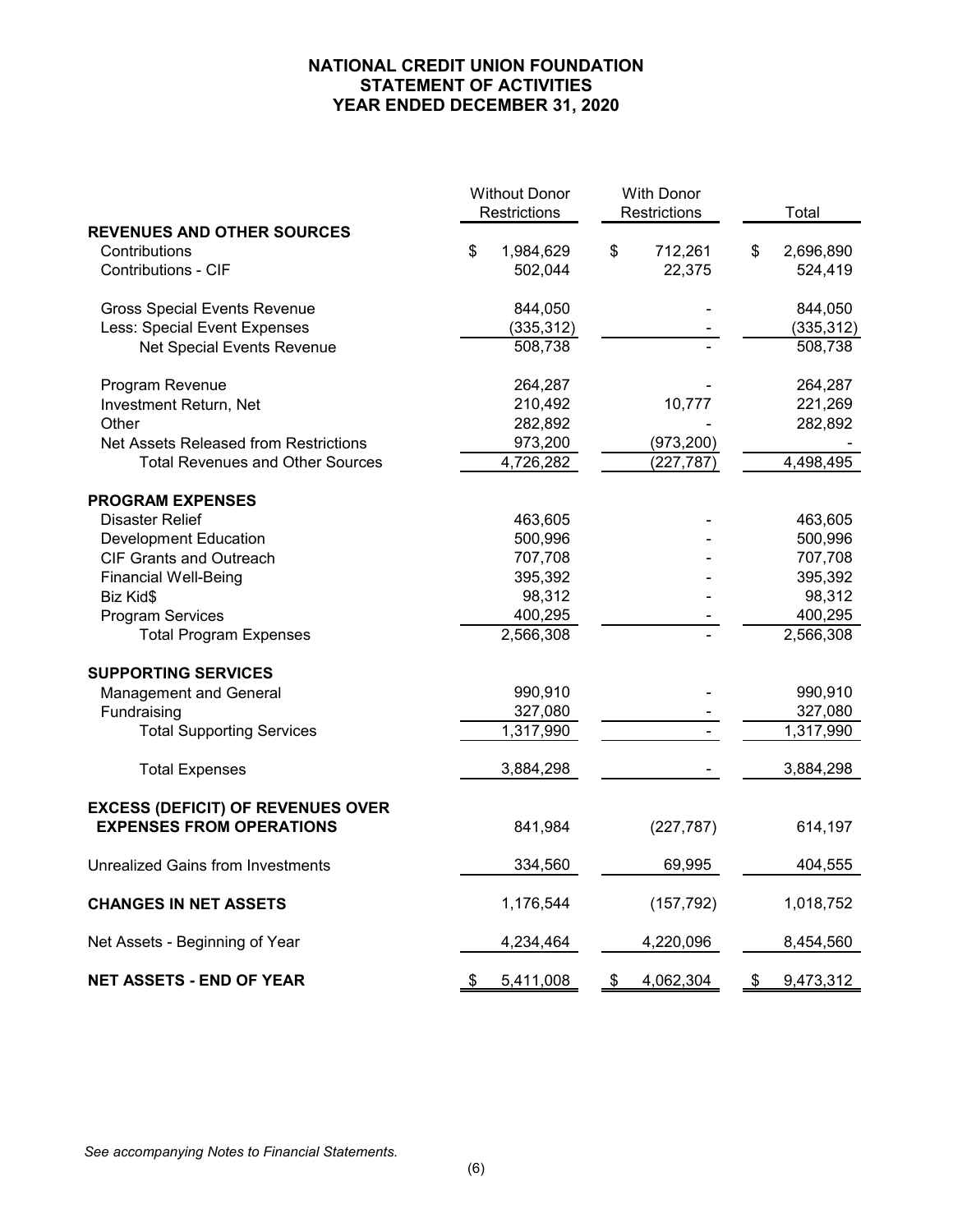### **NATIONAL CREDIT UNION FOUNDATION STATEMENT OF FUNCTIONAL EXPENSES YEAR ENDED DECEMBER 31, 2021**

|                                       | Program Expenses         |                          |            |                          | <b>Supporting Services</b> |                          |                 |               |                          |                          |                          |                 |
|---------------------------------------|--------------------------|--------------------------|------------|--------------------------|----------------------------|--------------------------|-----------------|---------------|--------------------------|--------------------------|--------------------------|-----------------|
|                                       |                          |                          |            |                          |                            |                          | Total           |               |                          | Total                    | Special                  |                 |
|                                       | <b>Disaster</b>          | Development              | <b>CIF</b> | Financial                |                            | Program                  | Program         | Management    |                          | Supporting               | Event                    | 2021            |
|                                       | Relief                   | Education                | Grants     | Well-Being               | Biz Kid\$                  | Services                 | Expenses        | and General   | Fundraising              | Services                 | Expenses                 | Total           |
| <b>EXPENSES</b>                       |                          |                          |            |                          |                            |                          |                 |               |                          |                          |                          |                 |
| Salary                                | 15.698<br>\$             | \$ 310,609               | \$ 289,831 | \$<br>74,946             | 24,455<br>-S               | \$                       | 715,539<br>\$   | \$<br>514,129 | \$<br>189,972            | \$<br>704,101            | - \$                     | 1,419,640<br>\$ |
| Grants                                | 443,968                  | 33,216                   |            | 99,625                   | 56,750                     | 194,734                  | 828,293         |               |                          |                          |                          | 828,293         |
| <b>Meeting Event</b>                  |                          | 213                      |            |                          |                            | 3,935                    | 4,148           |               |                          |                          |                          | 4,148           |
| Professional Fees and                 |                          |                          |            |                          |                            |                          |                 |               |                          |                          |                          |                 |
| <b>Contracted Services</b>            | 15,257                   | 17,550                   | 92,692     | 20,360                   | 608                        | 15,272                   | 161,739         | 67,222        | 12,917                   | 80,139                   |                          | 241,878         |
| <b>Benefits</b>                       | 4,276                    | 85,076                   | 78,954     | 20,416                   | 6,662                      | $\overline{\phantom{a}}$ | 195,384         | 121,624       | 51,750                   | 173,374                  | $\overline{\phantom{a}}$ | 368,758         |
| <b>Grants to State Partners</b>       |                          | 1,690                    | 127,703    |                          |                            | $\overline{\phantom{a}}$ | 129,393         |               | $\overline{\phantom{a}}$ |                          |                          | 129,393         |
| <b>Travel and Education</b>           | $\overline{\phantom{a}}$ | 2,074                    | 4,638      | 1,381                    |                            | $\overline{\phantom{a}}$ | 8,093           | 31,447        | 3,720                    | 35,167                   |                          | 43,260          |
| <b>CUNA Services Agreement</b>        | $\overline{\phantom{a}}$ | 21,342                   | 12,726     | 4,506                    | 2,246                      | $\sim$                   | 40,820          | 239,400       | 7,779                    | 247,179                  |                          | 287,999         |
| Materials and Program Supplies        |                          | 4,844                    | 5,527      | $\overline{\phantom{a}}$ | 879                        | $\sim$                   | 11,250          |               | 73                       | 73                       | $\overline{\phantom{a}}$ | 11,323          |
| Office Costs                          | 36,667                   | 1,096                    | 1,506      | 612                      | 935                        | $\overline{\phantom{a}}$ | 40,816          | 19,937        | 278                      | 20,215                   |                          | 61,031          |
| <b>Program Services</b>               |                          | $\overline{\phantom{a}}$ | 15,500     |                          |                            |                          | 15,500          |               | $\overline{\phantom{a}}$ | $\overline{\phantom{a}}$ |                          | 15,500          |
| <b>Special Event Expenses</b>         |                          |                          |            |                          |                            |                          |                 |               |                          |                          | 28,701                   | 28,701          |
| Miscellaneous                         |                          |                          |            |                          |                            |                          |                 | 1,497         | 4,060                    | 5,557                    |                          | 5,557           |
| Marketing and Advertising             |                          |                          |            |                          |                            |                          |                 | 26,032        | 522                      | 26,554                   |                          | 26,554          |
| <b>Total Expenses by Function</b>     | 515,866                  | 477,710                  | 629,077    | 221,846                  | 92,535                     | 213,941                  | 2,150,975       | 1,021,288     | 271,071                  | 1,292,359                | 28,701                   | 3,472,035       |
| Less: Expenses Included with Revenues |                          |                          |            |                          |                            |                          |                 |               |                          |                          |                          |                 |
| on the Statements of Activities       |                          |                          |            |                          |                            |                          |                 |               |                          |                          |                          |                 |
| <b>Special Event Expenses</b>         |                          |                          |            |                          |                            |                          |                 |               |                          |                          | (28, 701)                | (28, 701)       |
| Total Expenses Included in            |                          |                          |            |                          |                            |                          |                 |               |                          |                          |                          |                 |
| the Expense Section of the            |                          |                          |            |                          |                            |                          |                 |               |                          |                          |                          |                 |
| <b>Statements of Activities</b>       | 515.866<br>\$            | \$477,710                | \$ 629,077 | 221,846<br>\$            | \$<br>92.535               | \$213,941                | 2,150,975<br>\$ | \$1,021,288   | \$<br>271.071            | \$1,292,359              | \$                       | \$3,443,334     |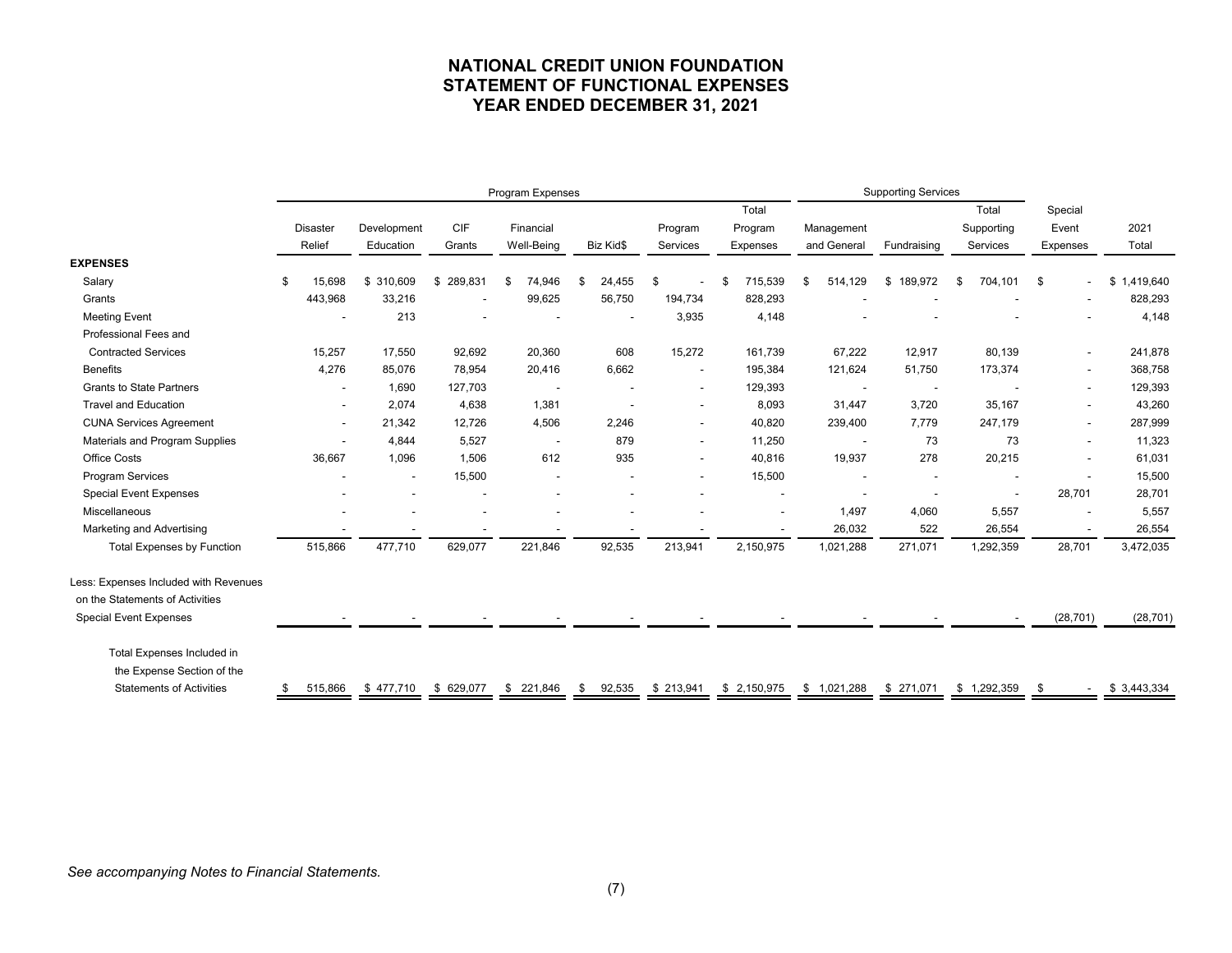### **NATIONAL CREDIT UNION FOUNDATION STATEMENT OF FUNCTIONAL EXPENSES YEAR ENDED DECEMBER 31, 2020**

|                                                                          | Program Expenses          |                          |                          |                         | <b>Supporting Services</b> |                          |                              |                           |             |                                 |                              |                 |
|--------------------------------------------------------------------------|---------------------------|--------------------------|--------------------------|-------------------------|----------------------------|--------------------------|------------------------------|---------------------------|-------------|---------------------------------|------------------------------|-----------------|
|                                                                          | <b>Disaster</b><br>Relief | Development<br>Education | <b>CIF</b><br>Grants     | Financial<br>Well-Being | Biz Kid\$                  | Program<br>Services      | Total<br>Program<br>Expenses | Management<br>and General | Fundraising | Total<br>Supporting<br>Services | Special<br>Event<br>Expenses | 2020<br>Total   |
| <b>EXPENSES</b>                                                          |                           |                          |                          |                         |                            |                          |                              |                           |             |                                 |                              |                 |
| Salary                                                                   | 29.599<br>\$              | \$324,887                | \$ 311,894               | 101,915<br>\$           | 18,476<br>\$.              | \$                       | 786,771<br>-S                | \$<br>462,710             | \$196,170   | 658,880<br>£.                   | \$                           | 1,445,651<br>\$ |
| Grants                                                                   | 396,375                   | 6,000                    |                          | 94,605                  | 65,060                     | 365,382                  | 927,422                      |                           |             |                                 |                              | 927,422         |
| <b>Meeting Event</b>                                                     |                           | 14,057                   |                          | 2,292                   |                            | 1,129                    | 17,478                       | 8,185                     | 13,621      | 21,806                          |                              | 39,284          |
| Professional Fees and                                                    |                           |                          |                          |                         |                            |                          |                              |                           |             |                                 |                              |                 |
| <b>Contracted Services</b>                                               | 13,413                    | 25,560                   | 2,522                    | 150,088                 | 3,554                      | 17,670                   | 212,807                      | 61,305                    | 19,051      | 80,356                          | $\blacksquare$               | 293,163         |
| <b>Benefits</b>                                                          | 8,940                     | 98,138                   | 94,213                   | 30,786                  | 5,684                      | $\overline{\phantom{a}}$ | 237,761                      | 139,769                   | 59,256      | 199,025                         | $\overline{\phantom{a}}$     | 436,786         |
| <b>Grants to State Partners</b>                                          | $\blacksquare$            | 4,442                    | 224,607                  | $\blacksquare$          |                            | $\overline{\phantom{a}}$ | 229,049                      | $\overline{\phantom{a}}$  |             |                                 | $\blacksquare$               | 229,049         |
| <b>Travel and Education</b>                                              | $\overline{\phantom{a}}$  | 4,763                    | 12,159                   | 1,985                   |                            | $\overline{\phantom{a}}$ | 18,907                       | 20,744                    | 9,096       | 29,840                          |                              | 48,747          |
| <b>CUNA Services Agreement</b>                                           | $\overline{\phantom{a}}$  | 18,333                   | 11,000                   | 7,334                   | 1,650                      | $\overline{\phantom{a}}$ | 38,317                       | 243,029                   | 6,234       | 249,263                         | $\blacksquare$               | 287,580         |
| Materials and Program Supplies                                           |                           | 3,036                    | 9,768                    | 6,124                   | 2,598                      | $\overline{\phantom{a}}$ | 21,526                       | 65                        | 6,018       | 6,083                           | $\overline{\phantom{a}}$     | 27,609          |
| Office Costs                                                             | 15,278                    | 1,780                    | 1,684                    | 263                     | 1,290                      |                          | 20,296                       | 23,135                    | 4,719       | 27,854                          |                              | 48,150          |
| <b>Program Services</b>                                                  |                           | $\overline{\phantom{a}}$ | 39,250                   | ٠                       | $\overline{\phantom{a}}$   | 16,113                   | 55,363                       | $\overline{\phantom{a}}$  | 10,000      | 10,000                          | $\blacksquare$               | 65,363          |
| <b>Special Event Expenses</b>                                            |                           |                          |                          |                         |                            |                          |                              |                           |             |                                 | 335,312                      | 335,312         |
| <b>Miscellaneous</b>                                                     |                           |                          | 611                      |                         |                            |                          | 611                          |                           | 1,098       | 1,098                           |                              | 1,709           |
| Marketing and Advertising                                                | $\overline{\phantom{a}}$  |                          | $\overline{\phantom{a}}$ |                         | $\overline{\phantom{a}}$   |                          | $\overline{\phantom{a}}$     | 31,968                    | 1,817       | 33,785                          |                              | 33,785          |
| <b>Total Expenses by Function</b>                                        | 463,605                   | 500,996                  | 707,708                  | 395,392                 | 98,312                     | 400,295                  | 2,566,308                    | 990,910                   | 327,080     | 1,317,990                       | 335,312                      | 4,219,610       |
| Less: Expenses Included with Revenues<br>on the Statements of Activities |                           |                          |                          |                         |                            |                          |                              |                           |             |                                 |                              |                 |
| <b>Special Event Expenses</b>                                            |                           |                          |                          |                         |                            |                          |                              |                           |             |                                 | (335, 312)                   | (335, 312)      |
| Total Expenses Included in<br>the Expense Section of the                 |                           |                          |                          |                         |                            |                          |                              |                           |             |                                 |                              |                 |
| <b>Statements of Activities</b>                                          | \$463,605                 | \$500,996                | \$707,708                | \$ 395,392              | 98,312<br>-\$              | \$400,295                | \$2,566,308                  | \$990,910                 | \$ 327,080  | \$1,317,990                     | \$                           | \$3,884,298     |

*See accompanying Notes to Financial Statements.*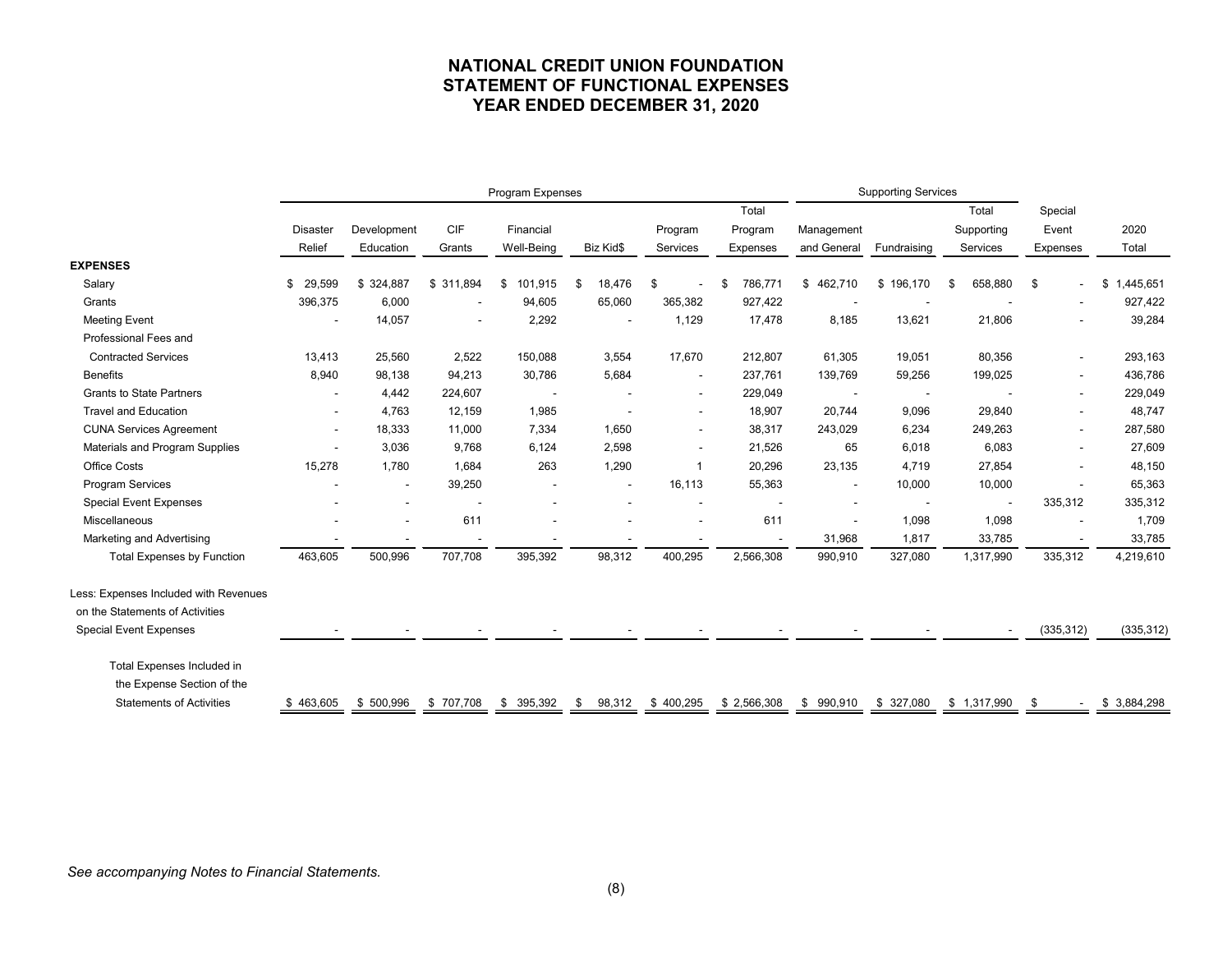## **NATIONAL CREDIT UNION FOUNDATION STATEMENTS OF CASH FLOWS YEARS ENDED DECEMBER 31, 2021 AND 2020**

|                                                      |     | 2021        | 2020            |
|------------------------------------------------------|-----|-------------|-----------------|
| <b>CASH FLOWS FROM OPERATING ACTIVITIES</b>          |     |             |                 |
| Cash Received from Contributions and Programs        | \$. | 4,248,062   | \$<br>3,979,263 |
| Cash Paid to Suppliers and Recipients                |     | (3,384,869) | (4,033,969)     |
| Net Investment Return, Received                      |     | 283,950     | 221,269         |
| Net Cash Provided by Operating Activities            |     | 1,147,143   | 166,563         |
| <b>CASH FLOWS FROM INVESTING ACTIVITIES</b>          |     |             |                 |
| Purchase of Property and Equipment                   |     |             | (69, 500)       |
| Proceeds from Sales of Investments                   |     | 5,309,613   |                 |
| Purchases of Investments                             |     | (5,555,554) | (134, 157)      |
| Net Cash Used by Investing Activities                |     | (245, 941)  | (203, 657)      |
| NET INCREASE (DECREASE) IN CASH AND CASH EQUIVALENTS |     | 901,202     | (37,094)        |
| Cash and Cash Equivalents - Beginning of Year        |     | 4,852,243   | 4,889,337       |
| CASH AND CASH EQUIVALENTS - END OF YEAR              |     | 5,753,445   | 4,852,243       |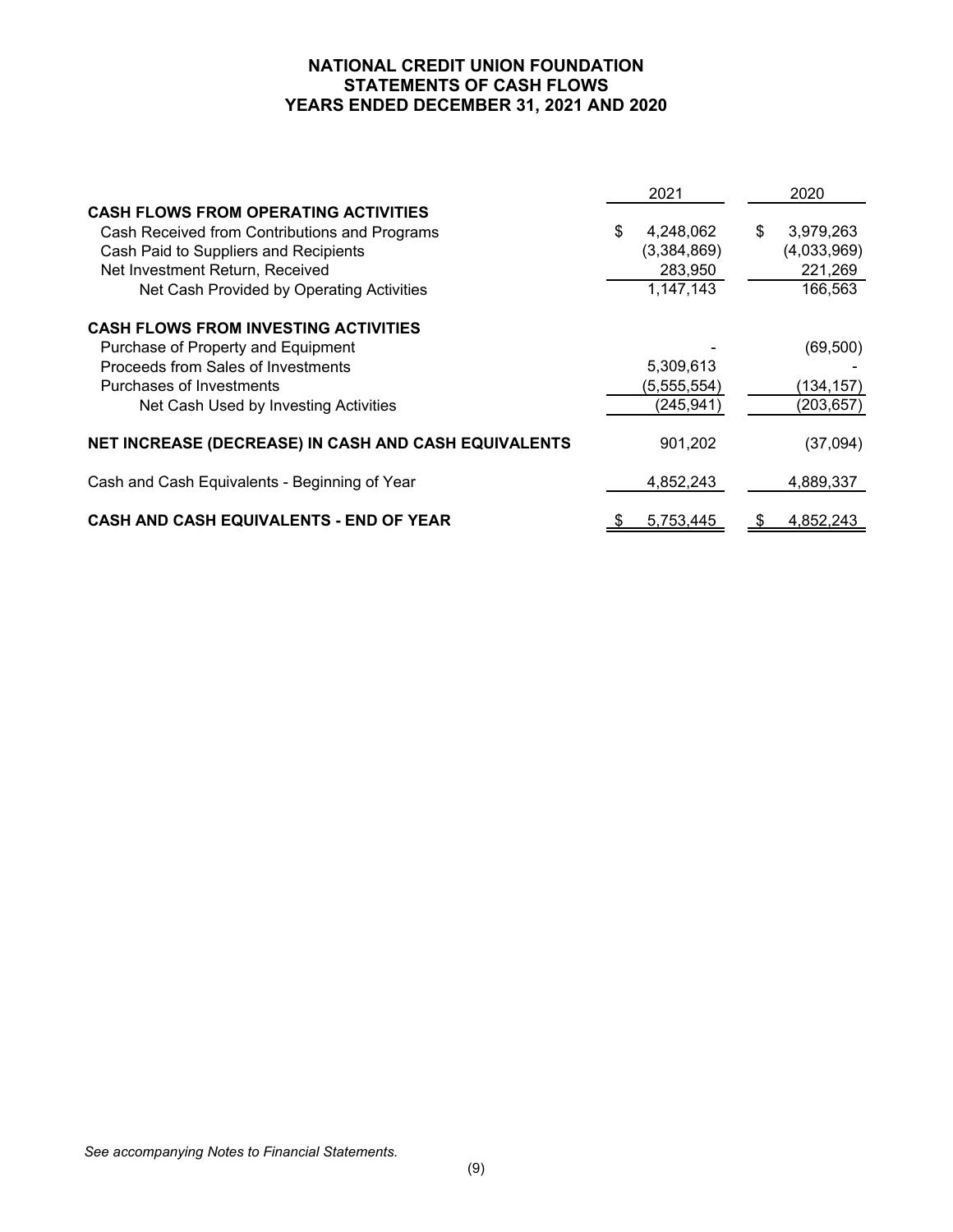### **NOTE 1 NATURE OF OPERATIONS**

The National Credit Union Foundation (the Foundation) is a 501(c)(3) Wisconsin organization formed exclusively for charitable, scientific research, and educational purposes in the field of consumer thrift and credit, or other activities serving the public interest or common good, with particular emphasis on credit unions. The terms "charitable, scientific and educational" as used herein have the same meaning as in Section 501(c)(3) of the Internal Revenue Code (IRC).

The Foundation seeks to achieve this vision through three primary pillars of work:

- o **Ignite** credit unions to place employee, member, and community financial well-being at the center of their strategy by funding catalytic grants, holding convenings, offering resources, case studies and tools to ignite credit unions to center their strategy on financial well-being for all;
- o **Inspire** credit unions to leverage their cooperative values to reinforce an organizational culture that empowers and motivates employees by celebrating, developing, and helping retain talent at credit unions by offering education and engagement opportunities that align purpose with action; and
- o **Respond** when disaster strikes and help credit unions increase their business resiliency through the cooperative value of "people helping people." This work happens by assisting credit unions, their employees and volunteers to continue serving members when disaster strikes through on ongoing fundraising, grant making, and resources.

The board of directors consists of 17 directors. Three of the members are elected from the Credit Union National Association, Inc. (CUNA) board, and the other directors represent different sectors of the credit union community. The Foundation board, with the exception of the CUNA president who is an ex-officio member, elects all members.

#### **NOTE 2 SUMMARY OF SIGNIFICANT ACCOUNTING POLICIES**

#### **Basis of Presentation**

The Foundation financial statements are prepared in accordance with accounting principles generally accepted in the United States of America (U.S. GAAP) which includes the use of the accrual basis of accounting. As a result, revenue is recognized when earned and expenses are recognized when the obligation is incurred. Net assets, revenues, expenses, gains, and losses are classified based on the existence or absence of donor-imposed restrictions.

#### **Use of Estimates**

The preparation of financial statements in conformity with U.S. GAAP requires management to make estimates and assumptions that affect the reported amounts of assets and liabilities and disclosure of contingent assets and liabilities at the date of the financial statements and the reported amounts of revenues and expenses during the reporting period. Actual results could differ from those estimates.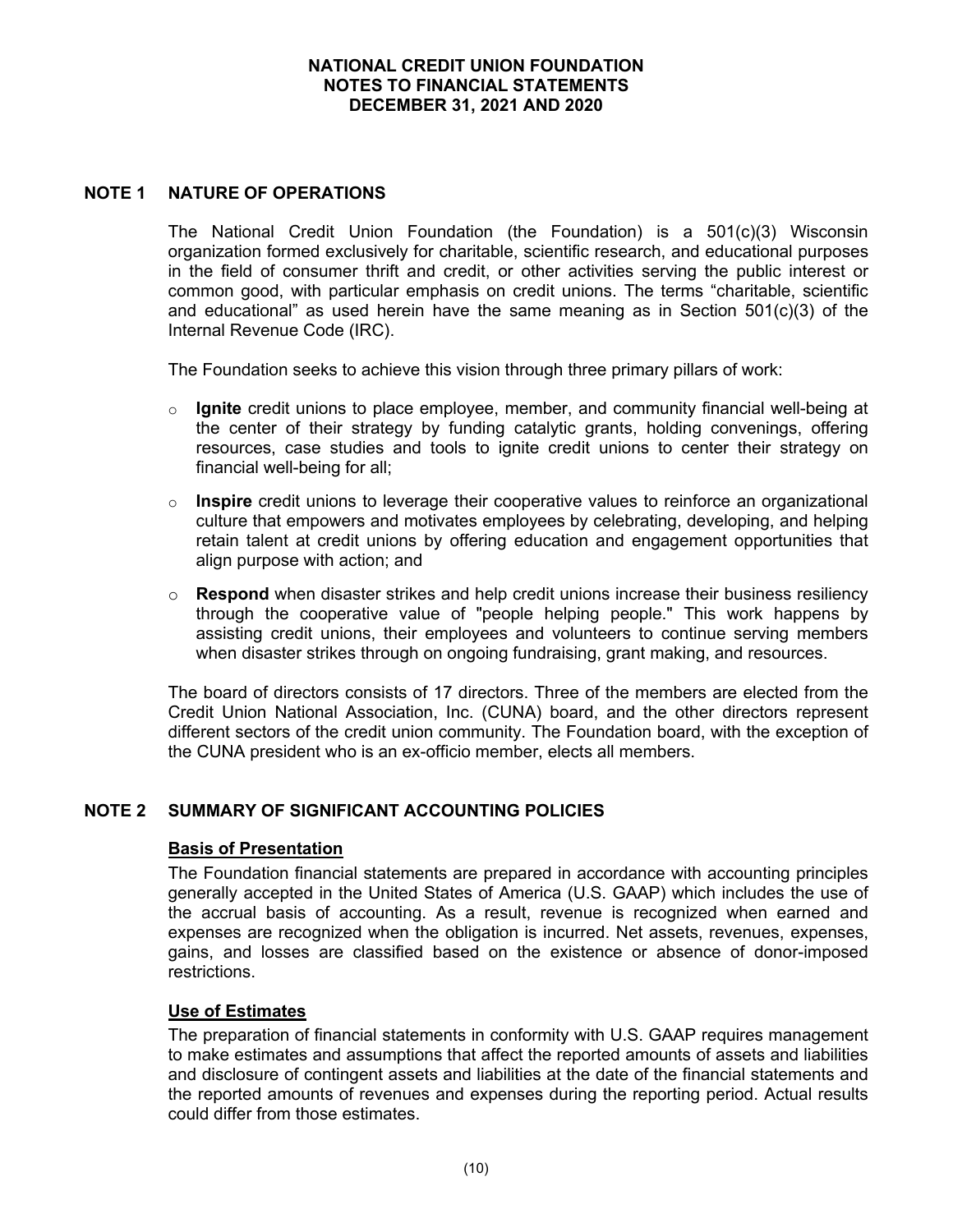### **NOTE 2 SUMMARY OF SIGNIFICANT ACCOUNTING POLICIES (CONTINUED)**

#### **Income Tax Status**

The Foundation qualifies as a tax-exempt organization under Section 501(c)(3) of the IRC and the applicable state regulations. The Internal Revenue Service (IRS) also has determined that the Foundation is not a private foundation. In addition, the Foundation is required to report unrelated business income to the IRS and the state of Wisconsin. The Foundation had no sources of unrelated business income for the years ended December 31, 2021 and 2020. Management has concluded that the Foundation has properly maintained their exempt status, all revenue within the statements of activities has been properly classified as exempt for the years ended December 31, 2021 and 2020, and there are no uncertain tax positions through December 31, 2021.

### **Cash and Cash Equivalents**

The Foundation considers all highly liquid instruments, which are to be used for current operations and which have an original maturity of one year or less, to be cash and cash equivalents. All other highly liquid instruments, which have to be used for the long-term purposes of the Foundation, are considered investments. The Foundation maintained cash balances in excess of the National Credit Union Administration insurance limit at December 31, 2021 and 2020. The Foundation has not experienced any losses in these accounts and believes it is not exposed to any significant credit risk on its cash and cash equivalents.

#### **Property and Equipment**

The Foundation records property and equipment at cost and it is depreciated on the straightline method over the estimated useful life. The Foundation capitalizes all expenditures over \$5,000. When assets are sold or otherwise disposed of, the asset and related accumulated depreciation are removed from the accounts and any remaining gain or loss is included in operations. Repairs and maintenance are charged to expense when incurred.

#### **Accounts Receivable**

Accounts receivable consist of uncollateralized trade receivables, primarily from services performed. Accounts receivable are stated at the invoice amount. The Foundation uses the allowance method to determine the uncollectible accounts receivable. The allowance is based on prior years' experience and management's analysis of specific accounts. There was no allowance for uncollectible accounts as of December 31, 2021 and 2020.

#### **Pledges Receivable**

The Foundation records unconditional promises to give expected to be collected within one year at net realizable value. The Foundation uses the allowance method to determine the uncollectible pledges receivable. The allowance is based on prior years' experience and management's analysis of specific accounts. There was no allowance for uncollectible pledges as of December 31, 2021 and 2020. All pledges receivable as of December 31, 2021 and 2020 are expected to be collected within one year.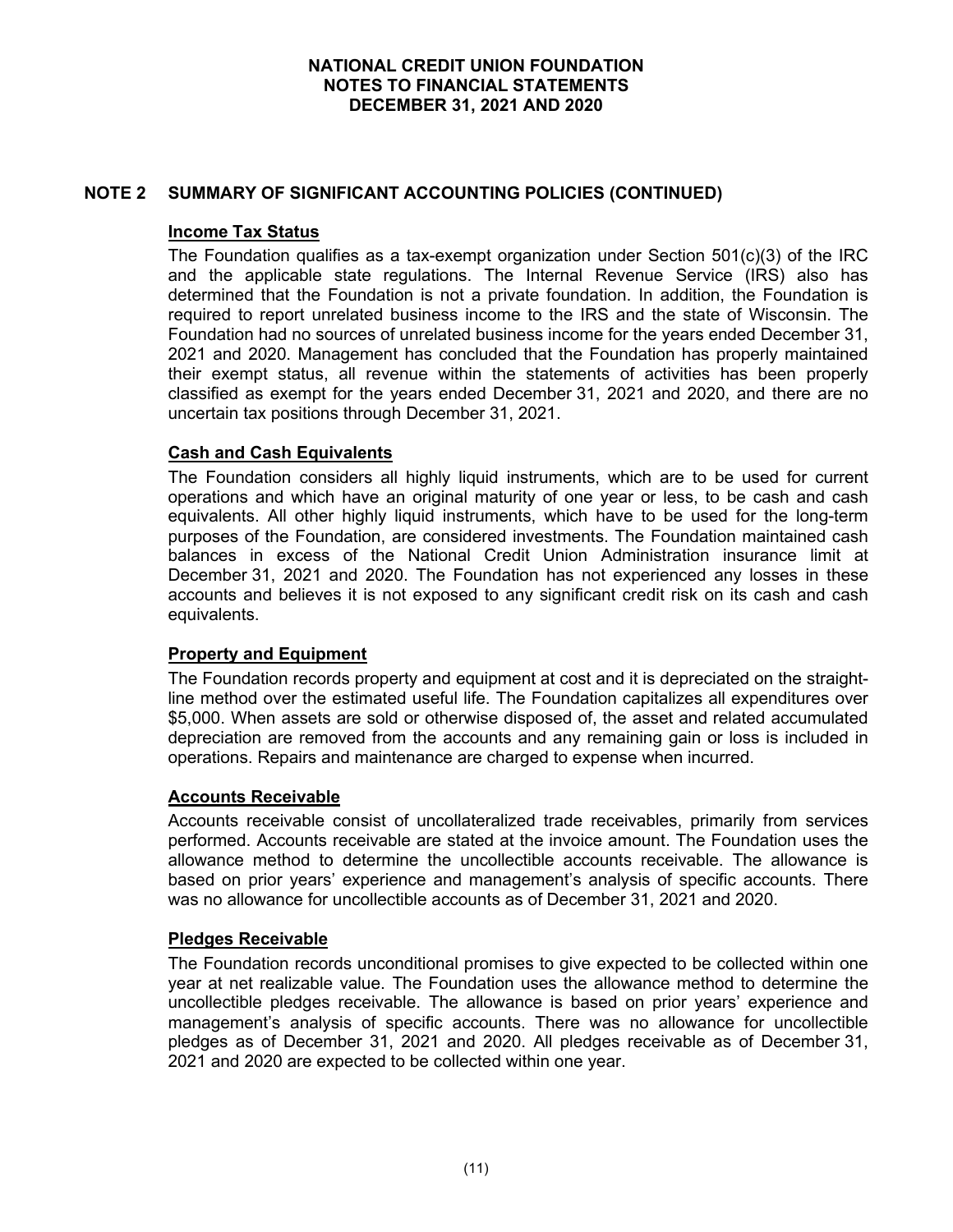## **NOTE 2 SUMMARY OF SIGNIFICANT ACCOUNTING POLICIES (CONTINUED)**

### **Investments**

Investments are reported at fair value. Fair value is defined as the price that would be received to sell an asset in an orderly transaction between market participants at the measurement date. See Note 5 for discussion of fair value measurements. Purchases and sales of securities are recorded on a trade-date basis. Interest income is recorded on the accrual basis. Dividends are recorded on the ex-dividend date. Realized and unrealized gains and losses on investments are included in the statements of activities.

## **Risks and Uncertainties**

The Foundation utilizes various investment instruments. Investment securities, in general, are exposed to various risks, such as interest rate, credit, and overall market volatility. Due to the level of risk associated with certain investment securities, it is reasonably possible that changes in the values of investment securities will occur in the near term and that such change could materially affect the Foundation's account balances and the amounts reported in the financial statements. The Foundation places its investments with creditworthy financial institutions. By policy, these investments are kept within limits designed to prevent risks caused by concentration.

## **Net Assets**

The Foundation classifies net assets, revenues, expenses, gains, and losses based on the existence or absence of donor-imposed restrictions. Accordingly, net assets of the Foundation and changes therein are classified and reported as follows:

*Net Assets Without Donor Restrictions* – Net assets without donor restrictions are available for use in general operations and not subject to donor restrictions.

*Net Assets With Donor Restrictions* – Net assets subject to donor-imposed restrictions. Some donor-imposed restrictions are temporary in nature, such as those that will be met by the passage of time or other events specified by the donor. Other donor-imposed restrictions are perpetual in nature, where the donor stipulates that resources be maintained in perpetuity. Donor-imposed restrictions are released when a restriction expires, that is, when the stipulated time has elapsed, when the stipulated purpose for which the resource was restricted has been fulfilled, or both.

## **Contributions**

The Foundation reports gifts of cash and other assets as restricted support if they are received with donor stipulations that limit the use of donated assets. When a donor restriction expires, that is, when a stipulated time restriction ends or purpose restriction is accomplished, net assets with donor restrictions are reclassified to net assets without restrictions and reported in the accompanying statements of activities as net assets released from restrictions.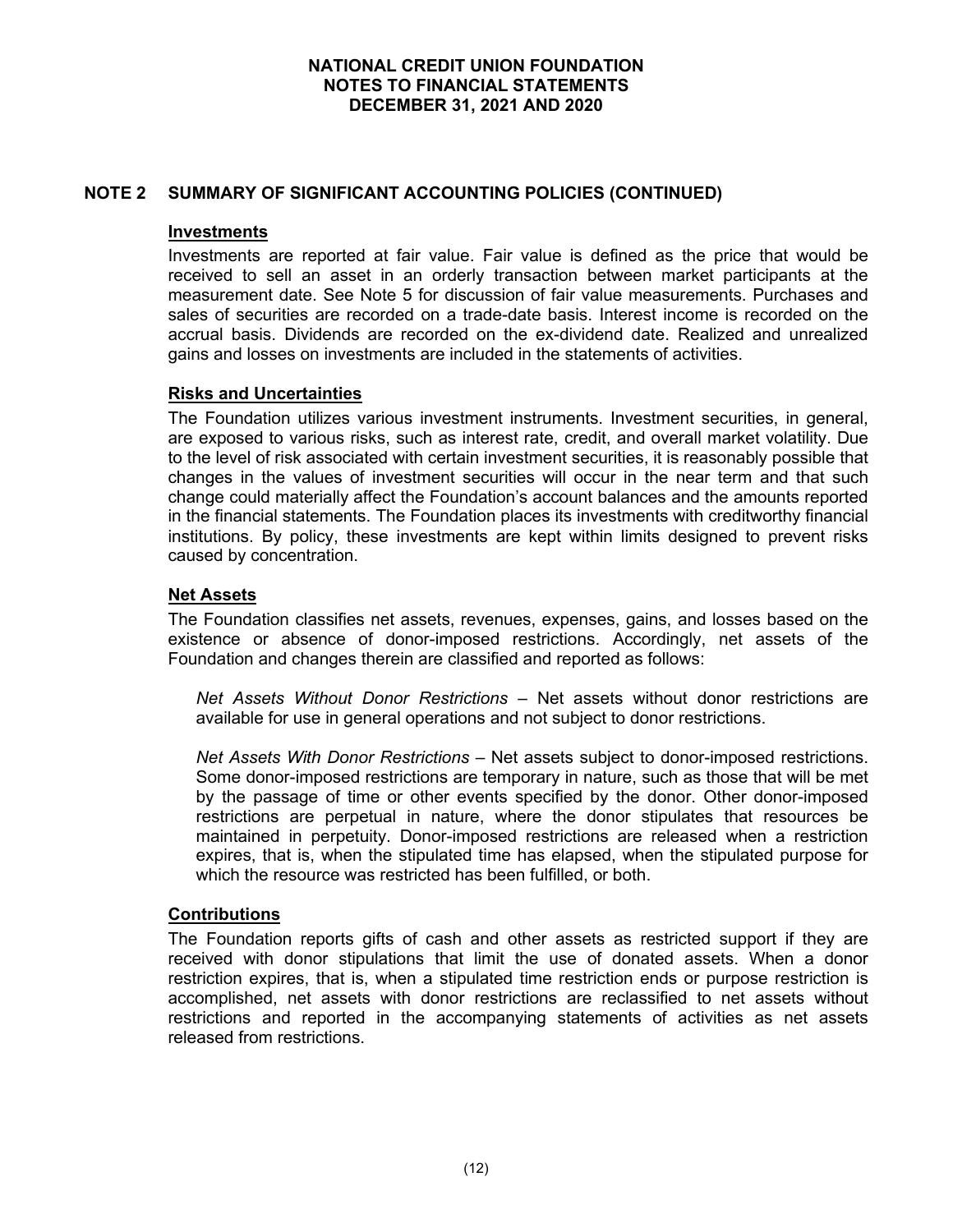### **NOTE 2 SUMMARY OF SIGNIFICANT ACCOUNTING POLICIES (CONTINUED)**

#### **Revenue Recognition**

Revenue is recognized during the period in which it is earned. Revenue received in advance and not yet earned is deferred to the applicable period.

### **Functional Allocation of Expenses**

The costs of providing various programs and other activities have been summarized on a functional basis in the statements of activities. The statements of functional expenses present the natural classification detail of expenses by function. Accordingly, certain costs (salary, rent and benefits expenses) have been allocated among the programs and services benefited. These expenses require allocation based on a reasonable basis of estimated employee time and effort that is consistently applied.

## **NOTE 3 LIQUIDITY AND AVAILABILITY**

Financial assets available for general expenditure, that is, without donor or other restrictions limiting their use, within one year of the statement of financial position date, comprise the following:

|                                               |   | 2021          |   | 2020        |
|-----------------------------------------------|---|---------------|---|-------------|
| Financial Assets                              |   |               |   |             |
| Cash and Cash Equivalents                     | S | 5,753,445     | S | 4,852,243   |
| Pledges Receivable                            |   | 557,300       |   | 107,154     |
| Accounts Receivable                           |   | 82,948        |   | 256,527     |
| Investments                                   |   | 5,075,500     |   | 4,663,868   |
| <b>Total Financial Assets</b>                 |   | 11,469,193    |   | 9,879,792   |
| Less:                                         |   |               |   |             |
| Donor-Imposed Restrictions Making Financial   |   |               |   |             |
| Assets Not Available for General Expenditures |   | (4, 525, 713) |   | (4,062,304) |
| Financial Assets Available Within             |   |               |   |             |
| One Year to Meet Cash Needs for General       |   |               |   |             |
| <b>Expenditures Within One Year</b>           |   | 6,943,480     |   | 5,817,488   |
|                                               |   |               |   |             |

The Foundation's endowment funds consist of donor-restricted endowments. Income from donor-restricted endowments is restricted for specific purposes. Donor-restricted endowment funds are not available for general expenditure.

As part of the Foundation's liquidity management plan, it invests cash in excess of daily requirements in short-term investments.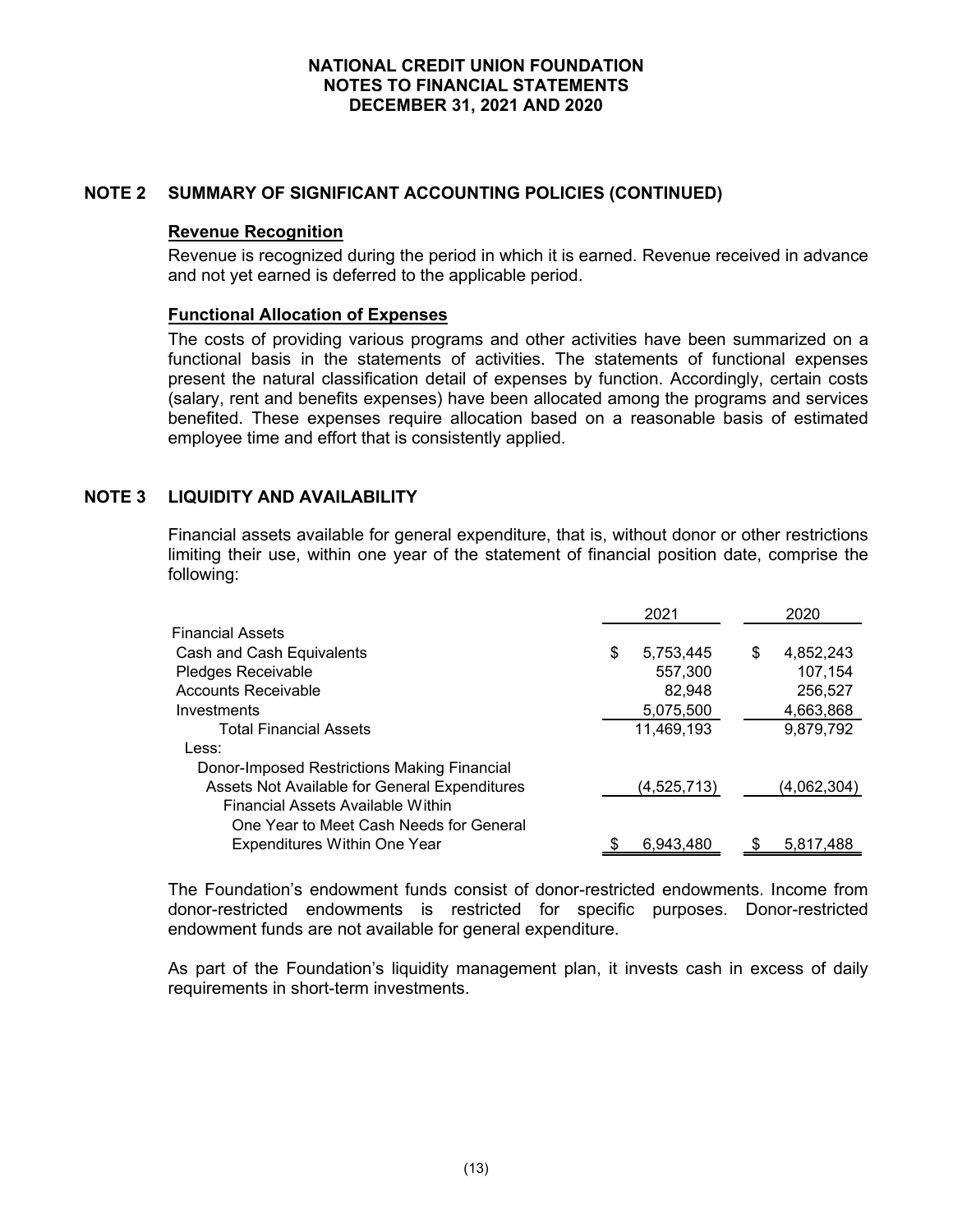### **NOTE 4 REVENUE AND DEFERRED REVENUE**

The following table shows the Foundation's revenue disaggregated according to the timing of the transfer of goods and services at December 31:

|                                             | 2021 |         |  | 2020     |
|---------------------------------------------|------|---------|--|----------|
| Revenue Recognized at a Point in Time:      |      |         |  |          |
| Events                                      |      | 343.400 |  | 844.050  |
| Training Programs                           |      | 345.663 |  | 264.287  |
| Total Revenue Recognized at a Point in Time |      | 689.063 |  | .108.337 |

Deferred revenue consisted of the following amounts at December 31:

|                          | 2021 |         |   | 2020    |  |
|--------------------------|------|---------|---|---------|--|
| Events                   |      | 322,300 | σ | 100.200 |  |
| <b>Training Programs</b> |      | 13.450  |   | 62,500  |  |
| Other                    |      | 10.000  |   | -       |  |
| Total Deferred Revenue   |      | 345.750 |   | 162.700 |  |

## **NOTE 5 INVESTMENTS AND FAIR VALUE MEASUREMENTS**

Investments at fair value consist of the following at December 31:

|                               | 2021                     |  |           |
|-------------------------------|--------------------------|--|-----------|
| Mutual Funds:                 |                          |  |           |
| Investment Grade Fixed Income | \$                       |  | 2,021,378 |
| U.S. Large Cap                | $\overline{\phantom{0}}$ |  | 1,584,406 |
| <b>International Equity</b>   |                          |  | 1,058,084 |
| <b>Balanced Funds</b>         | 5,075,500                |  |           |
| Total Investments             | 5,075,500                |  | 4,663,868 |
|                               |                          |  |           |

Investment return consists of dividends, interest, realized and unrealized gains and losses, and investment fees. A summary of this activity for the years ended December 31 is as follows:

|                           | 2021          | 2020     |  |  |
|---------------------------|---------------|----------|--|--|
| Dividends and Interest    | 299,623<br>\$ | 184,620  |  |  |
| <b>Realized Gains</b>     | 1,180,745     | 51,493   |  |  |
| Total                     | 1,480,368     | 236,113  |  |  |
| Investment Fees           | (15, 673)     | (14,844) |  |  |
| Investment Return, Net    | 1,464,695     | 221,269  |  |  |
| Unrealized (Losses) Gains | (1,015,054)   | 404,555  |  |  |
| <b>Investment Gain</b>    | 449.641       | 625,824  |  |  |
|                           |               |          |  |  |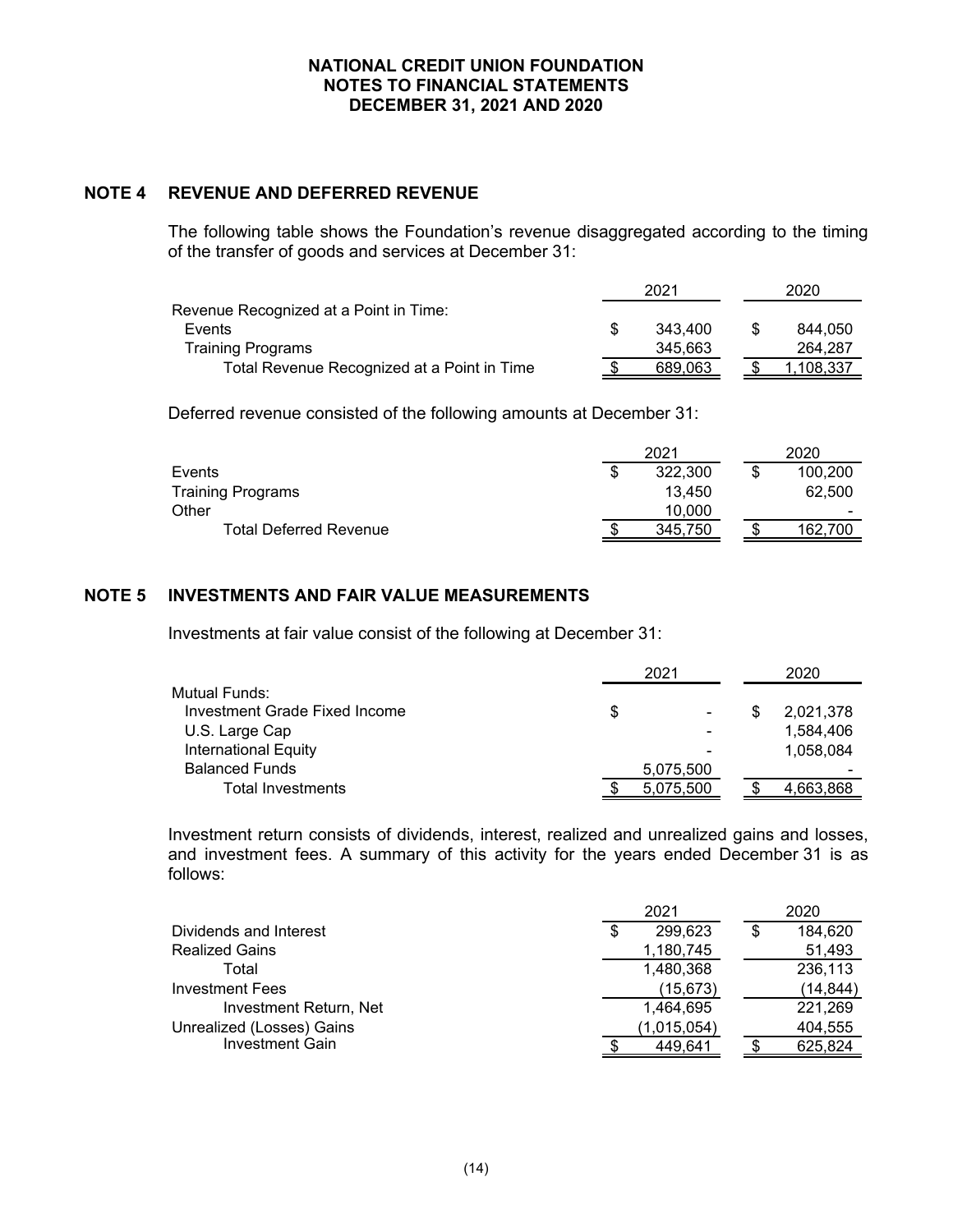## **NOTE 5 INVESTMENTS AND FAIR VALUE MEASUREMENTS (CONTINUED)**

U.S. GAAP establishes a framework for measuring fair value. That framework provides a fair value hierarchy that prioritizes the inputs to valuation techniques used to measure fair value. The hierarchy gives the highest priority to unadjusted quoted prices in active markets for identical assets or liabilities (Level 1 measurements) and the lowest priority to unobservable inputs (Level 3 measurements). The three levels of the fair value hierarchy are described as follows:

*Level 1* – Inputs to the valuation methodology are unadjusted quoted prices for identical assets or liabilities in active markets that the Foundation has the ability to access.

*Level 2* – Inputs to the valuation methodology include:

- quoted prices for similar assets or liabilities in active markets;
- quoted prices for identical or similar assets or liabilities in inactive markets;
- inputs other than quoted prices that are observable for the asset or liability;
- inputs that are derived principally from or corroborated by observable market data by correlation or other means.

If the asset or liability has a specified (contractual) term, the Level 2 input must be observable for substantially the full term of the asset or liability.

*Level 3* – Inputs to the valuation methodology are unobservable and significant to the fair value measurement.

The asset or liability's fair value measurement level within the fair value hierarchy is based on the lowest level of any input that is significant to the fair value measurement. Valuation techniques used need to maximize the use of observable inputs and minimize the use of unobservable inputs.

Following is a description of the valuation methodologies used at December 31, 2021 and 2020, for assets measured at fair value.

*Mutual Funds*: Valued at quoted market prices, which represent the net asset value (NAV) of shares held by the Foundation at year-end.

The methods described above may produce a fair value calculation that may not be indicative of net realizable value or reflective of future fair values. Furthermore, while the Foundation believes its valuation method is appropriate and consistent with other market participants, the use of different methodologies or assumptions to determine the fair value of certain financial instruments could result in a different fair value measurement at the reporting date.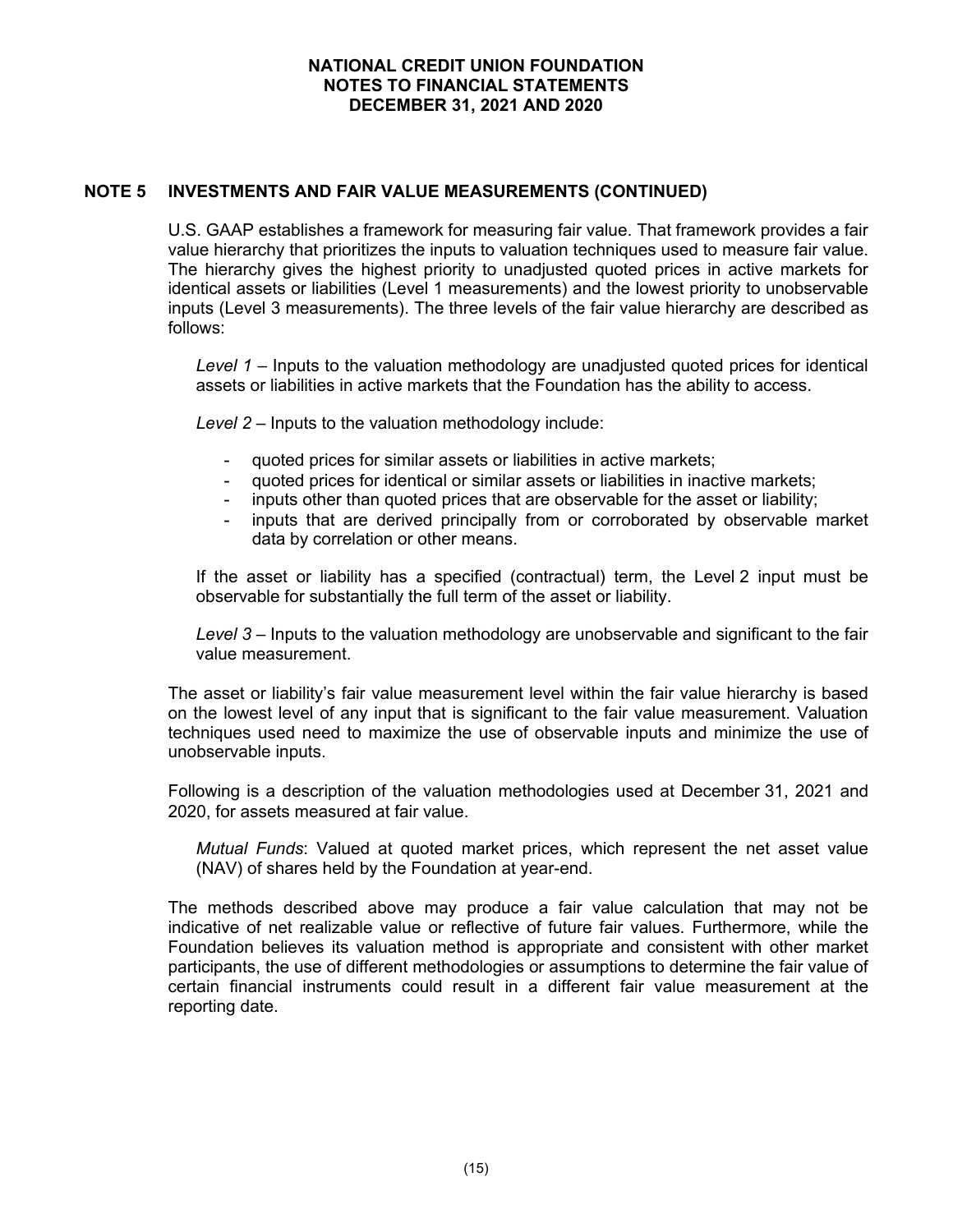#### **NOTE 5 INVESTMENTS AND FAIR VALUE MEASUREMENTS (CONTINUED)**

The following table sets forth by level, within the fair value hierarchy, investments at fair value as of December 31:

|                               |                 | 2021                           |         |    |           |
|-------------------------------|-----------------|--------------------------------|---------|----|-----------|
|                               | Level 1         | Level 2                        | Level 3 |    | Total     |
| Mutual Funds:                 |                 |                                |         |    |           |
| <b>Balanced Funds</b>         | 5,075,500       | \$                             | \$      | S  | 5,075,500 |
| Total                         | 5.075.500       | \$<br>$\overline{\phantom{a}}$ | \$      | \$ | 5,075,500 |
|                               |                 | 2020                           |         |    |           |
|                               | Level 1         | Level 2                        | Level 3 |    | Total     |
| Mutual Funds:                 |                 |                                |         |    |           |
| Investment Grade Fixed Income | \$<br>2,021,378 | \$                             | \$      | \$ | 2,021,378 |
| U.S. Large Cap                | 1,584,406       |                                |         |    | 1,584,406 |
| International Equity          | 1,058,084       |                                |         |    | 1,058,084 |
| Total                         | 4,663,868       | \$                             | \$      |    | 4,663,868 |

## **NOTE 6 COMMUNITY INVESTMENT FUND, CHARITABLE LEAD TRUST AND CHARITABLE DONATION ACCOUNTS**

The Foundation has three mechanisms which it relies, in addition to direct contributions, to help fund its activities – Community Investment Fund (CIF), Charitable Lead Trust (CLT), and Charitable Donation Account (CDA). These mechanisms are a partnership between, the Foundation, the Association of Corporate Credit Unions, the American Association of Credit Union Leagues, the National Cooperative Bank, Corporate One Federal Credit Union, Millennium Corporate Credit Union, Alloya Corporate Federal Credit Union, Catalyst Corporate Federal Credit Union, and Members Trust Company.

Generally, credit unions investing in CIF through one of the CIF partners (National Cooperative Bank, Corporate One Federal Credit Union, Millennium Corporate Credit Union, Alloya Corporate Federal Credit Union, Catalyst Corporate Federal Credit Union, and Members Trust Company) will receive a market rate of interest on their deposit. The credit union agrees to donate at least 50% of the investment return to the Foundation. The Foundation will then grant approximately half of the donation amount received to the leagues or state credit union foundations in which the credit union belongs. In some cases, based on the contract, earnings may be restricted for a particular fund and the Foundation retains 15% of the contribution. The remaining funds will be used by the Foundation at their discretion for programs services and grant making.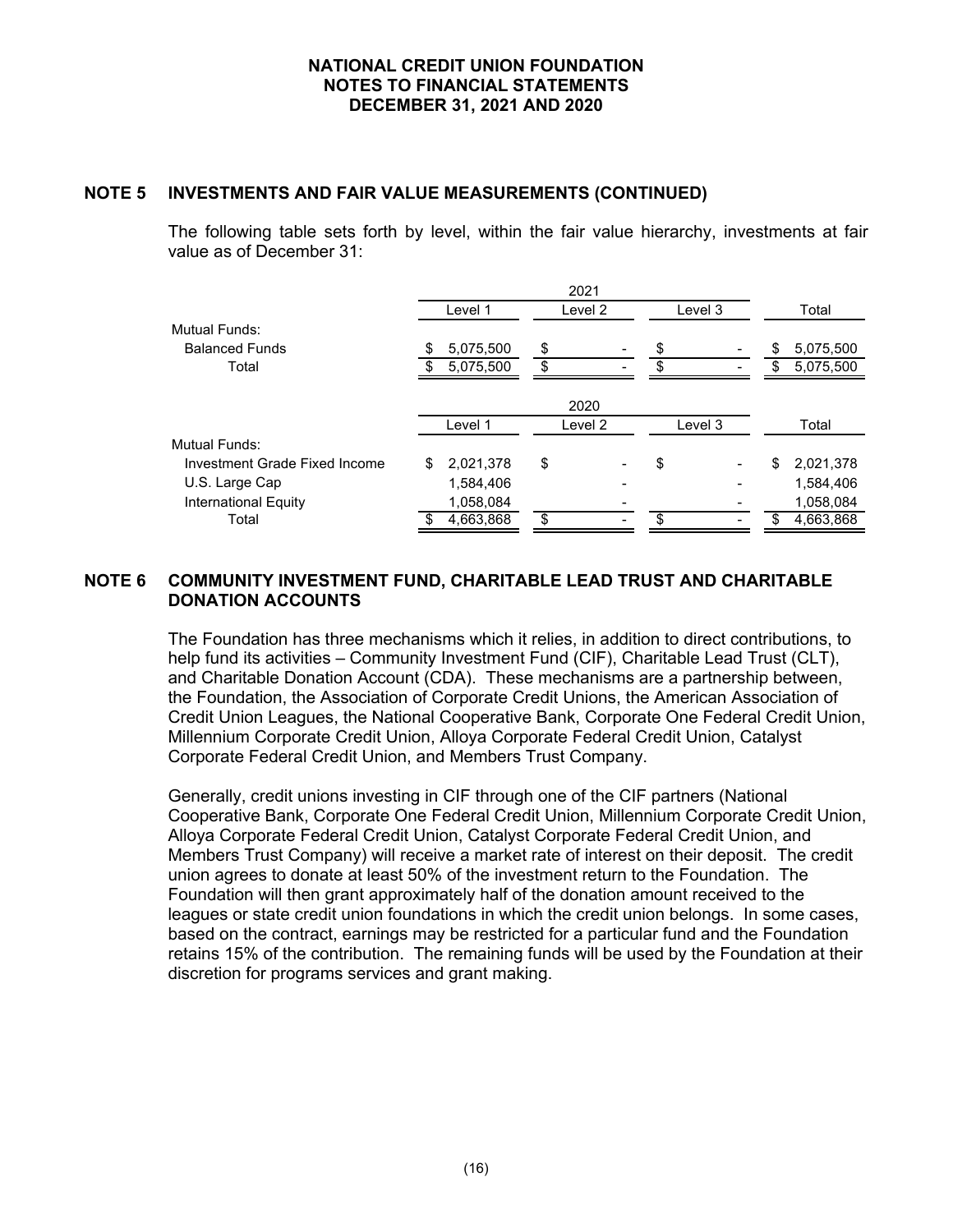## **NOTE 6 COMMUNITY INVESTMENT FUND, CHARITABLE LEAD TRUST AND CHARITABLE DONATION ACCOUNTS (CONTINUED)**

The CLT is a charitable vehicle commonly used to make gifts to charities and  $501(c)(3)$ foundations. On the first day of the calendar year, the trust will be valued to determine the payment for that calendar year. The minimum payment shall initially be in the range of 1.0% to 1.5% of the value of the trust. After each renewal period, the minimum payment will be reset with the Barclay Aggregate Index as a benchmark. Distribution is based on the market value of the trust. The Foundation will then grant at least 25% of the donation amount received to the leagues or state credit union foundations in which the credit union belongs. In some cases, based on the contract, earnings may be restricted for a particular fund and the Foundation retains 15% of the contribution. The remaining funds will be used by the Foundation at their discretion for programs services and grant making.

The CDA allows, at the federal and state level (where approved), credit unions to have expanded investment powers to help fund their charitable giving. A minimum of 51% of the total return of a CDA must be distributed to qualified charities like the Foundation. The CDA's total value cannot exceed 5% of the credit union's net worth. Similar to CIF, the Foundation will then grant approximately half of the donation amount received to the leagues or state credit union foundations in which the credit union belongs. In some cases, based on the contract, earnings may be restricted for a particular fund and the Foundation retains 15% of the contribution. The remaining funds will be used by the Foundation at their discretion for programs services and grant making.

The total CIF, CLT and CDA fund balance on deposit as of December 31, 2021 and 2020 was approximately \$64,800,000 and \$67,900,000, respectively. CIF, CLT and CDA contributions were approximately \$334,000 and \$524,000 in 2021 and 2020, respectively. These deposits are not the assets of the Foundation nor does the Foundation have any claim to these assets. The amounts to be distributed back to the leagues and state credit union foundations were approximately \$128,000 and \$225,000 in 2021 and 2020, respectively, which is included in CIF grants and accompanying statements of activities.

## **NOTE 7 GRANT COMMITMENTS**

Grant funds are expended only for project purposes and activities set forth in the budget as originally approved or subsequently amended by the Foundation board. Commitments of grant funds were incurred during the grant period, as defined by the beginning and end dates of the agreements. Grant commitments represent unconditional promises to give and are payable within one year. Grant commitments detail is shown in the supplementary information. The Foundation provided conditional grants in the amount totaling \$-0- as of December 31, 2021.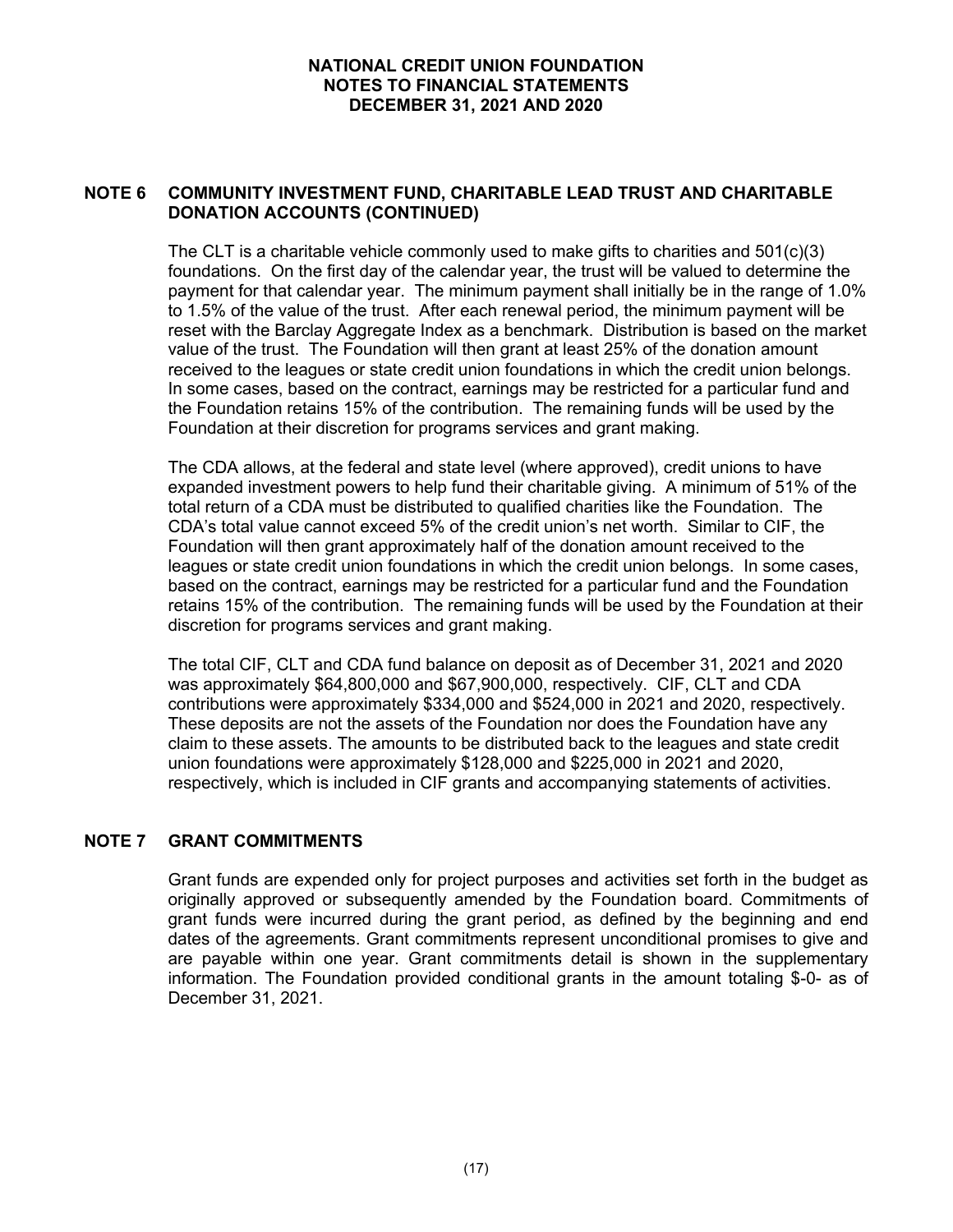### **NOTE 8 RELATED PARTY TRANSACTIONS**

Through common directors and officers, the Foundation is related to CUNA, which provides facilities, administrative, and support services pursuant to a management services agreement entered into with CUNA effective January 1, 2001. The agreement, which automatically renews annually unless the Foundation or CUNA give written notice to terminate at least 90 days before year-end, provides that the Foundation will pay facility fees to CUNA, calculated annually based on the actual rate per square foot paid by CUNA and occupied by the Foundation. During the years ended December 31, 2021 and 2020, the Foundation paid CUNA \$288,000 and \$287,580, respectively, for these services.

In addition, on a monthly basis the Foundation reimbursed CUNA for other support services, including payroll expenses, provided by CUNA. During the years ended December 31, 2021 and 2020, the Foundation reimbursed CUNA \$1,816,688 and \$1,927,529, respectively, for these payroll related expenses and other support services. The Foundation provided \$25,000 and \$89,605 of grants to CUNA for various trainings during the years ended December 31, 2021 and 2020, respectively. At December 31, 2021 and 2020, the Foundation owed CUNA \$276,643 and \$193,689, respectively.

CUNA also collects cash receipts on behalf of the Foundation, and CUNA owed the Foundation \$8,352 and \$38,604 at December 31, 2021 and 2020, respectively. In addition, CUNA's annual contribution to the Foundation was approximately \$400,000 in both 2021 and 2020.

At December 31, 2021 and 2020, American Association of Credit Union Leagues owed the Foundation \$2,500 and \$4,500, respectively.

At December 31, 2021 and 2020, Credit Union Awareness, LLC, a wholly-owned subsidiary of CUNA, owed the Foundation \$-0- and \$2,000 for trainings, respectively.

#### **NOTE 9 ENDOWMENTS**

The endowment funds were donor-restricted donations raised in 1984 as part of the "Reach Campaign" and Herb Wegner Endowment Fund. The Reach Campaign fundraising purpose was to build an endowment fund for the Foundation. As required by U.S. GAAP, net assets associated with endowment funds, including funds designated by the board to function as endowments, are classified and reported based on the existence or absence of donorimposed restrictions.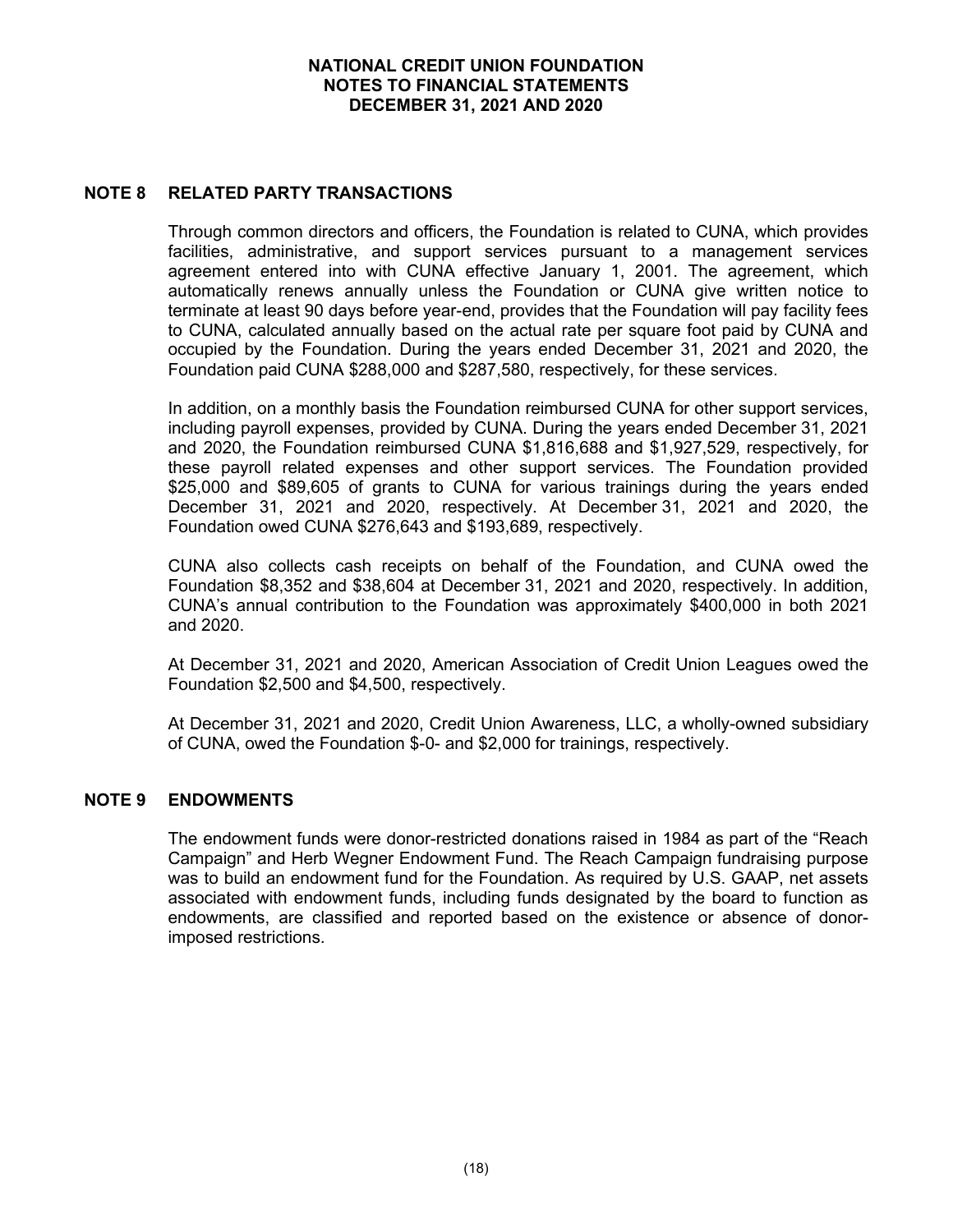## **NOTE 9 ENDOWMENTS (CONTINUED)**

### **Interpretation of Relevant Law**

The board of directors of the Foundation has interpreted the Wisconsin Uniform Prudent Management of Institutional Funds Act (UPMIFA) as requiring the preservation of the original gift as of the gift date of donor-restricted endowment funds absent explicit donor stipulations to the contrary. As a result of this interpretation, the Foundation classifies as net assets with restrictions (a) the original value of gifts donated to the endowment, (b) the original value of subsequent gifts to endowment, and (c) accumulations to the endowment made in accordance with the direction of the applicable donor gift instrument at the time the accumulation is added to the fund. Endowment earnings are classified as net assets with donor restrictions until such time that they are appropriated for use.

### **Return Objectives and Risk Parameters**

The Foundation has adopted investment and spending policies for endowment assets that attempt to provide a growth of principal and preservation of the purchasing power of the Foundation. The endowment assets are invested in a manner that is intended to produce results similar to the Russell 3000 index while assuming a high level of investment risk.

### **Spending Policy**

The Foundation board determines the amount to be used for distribution based on the endowment's fund balance. In addition, the endowment assets will be governed by a spending policy that seeks to distribute earnings from the endowment fund for the Foundation's operations, with a principal amount of the endowment assets that can never be spent.

In establishing this policy, the Foundation considered the long-term expected returns on its endowment investments. Accordingly, over the long term, the Foundation expects the current spending policy will allow its endowment to retain the original fair value of the gift.

## **Strategies Employed for Achieving Objectives**

The Foundation seeks to earn a return equal to or greater than long-term equities commensurate with a reasonably high rate of risk. The Foundation targets a diversified asset allocation that emphasizes fixed income securities to achieve its long-term objectives within prudent risk constraints. The Foundation Investment Committee meets regularly to review investment results and consider changes to the Foundation's investment policy.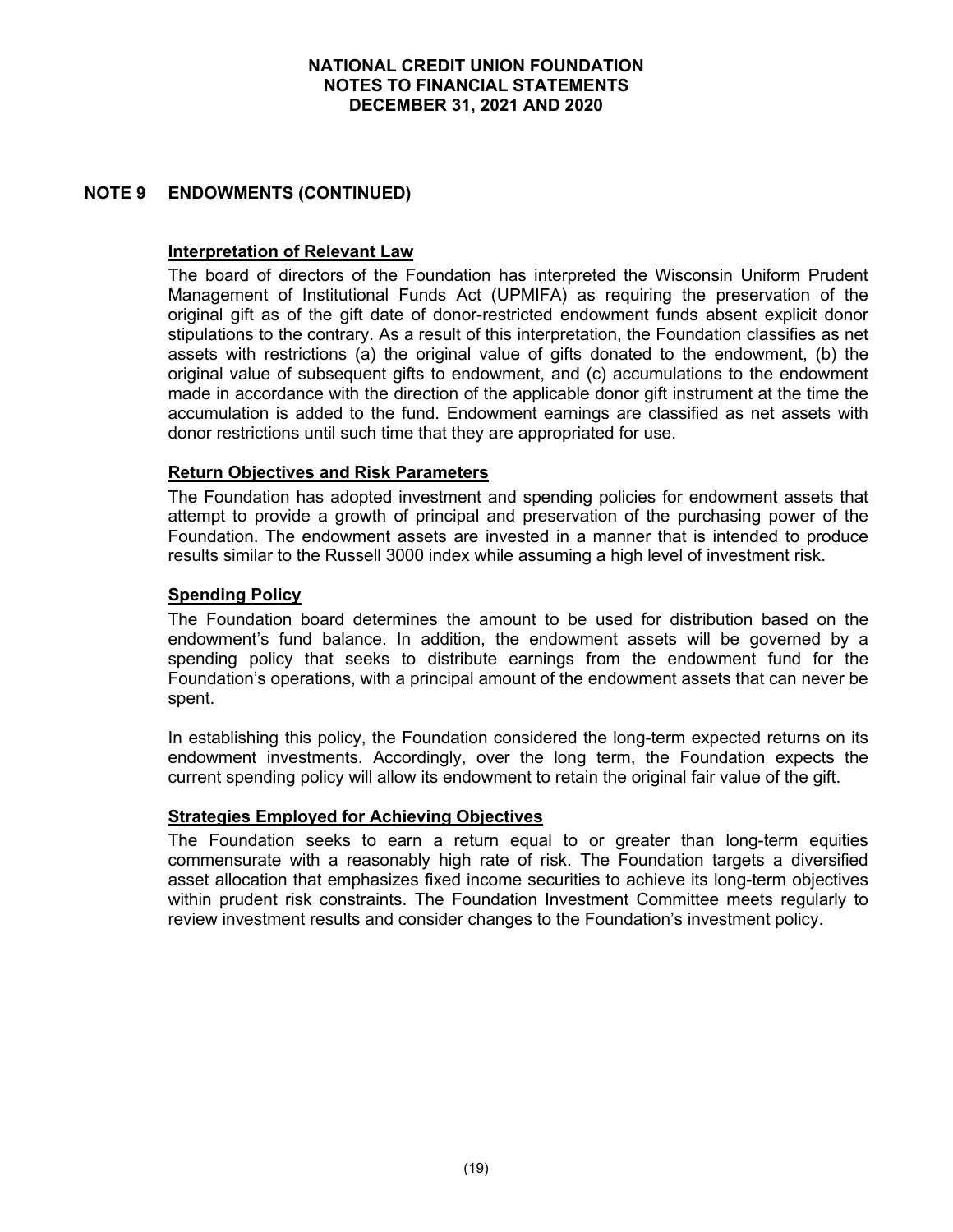## **NOTE 9 ENDOWMENTS (CONTINUED)**

Endowment net asset composition by type of fund as of December 31, 2021:

|                                                   | With Donor<br>Restrictions |  |
|---------------------------------------------------|----------------------------|--|
| Donor Restricted Endowment Funds:                 |                            |  |
| Original Donor-Restricted Gift Amount and Amounts |                            |  |
| Required to be Maintained in Perpetuity by Donor  | \$<br>222.263              |  |
| Accumulated Investment Gains                      | 526,841                    |  |
| Total                                             | 749.104                    |  |

Changes in endowment net assets for the fiscal year ended December 31, 2021:

|                                 | With Donor          |  |  |
|---------------------------------|---------------------|--|--|
|                                 | <b>Restrictions</b> |  |  |
| Net Assets - Beginning of Year  | 650.764             |  |  |
| Investment Income               | 269.699             |  |  |
| Unrealized Gains on Investments | (171, 359)          |  |  |
| Net Assets - End of Year        | 749.104             |  |  |

Endowment net asset composition by type of fund as of December 31, 2020:

|                                                          |    | With Donor<br>Restrictions |  |  |
|----------------------------------------------------------|----|----------------------------|--|--|
| Donor Restricted Endowment Funds                         |    |                            |  |  |
| <b>Original Donor-Restricted Gift Amount and Amounts</b> |    |                            |  |  |
| Required to be Maintained in Perpetuity by Donor         | \$ | 222.263                    |  |  |
| <b>Accumulated Investment Gains</b>                      |    | 428,501                    |  |  |
| Total                                                    |    | 650.764                    |  |  |

Changes in endowment net assets for the fiscal year ended December 31, 2020:

|                                 | <b>With Donor</b>   |         |
|---------------------------------|---------------------|---------|
|                                 | <b>Restrictions</b> |         |
| Net Assets - Beginning of Year  |                     | 569.992 |
| Investment Income               |                     | 10.777  |
| Unrealized Gains on Investments |                     | 69.995  |
| Net Assets - End of Year        |                     | 650,764 |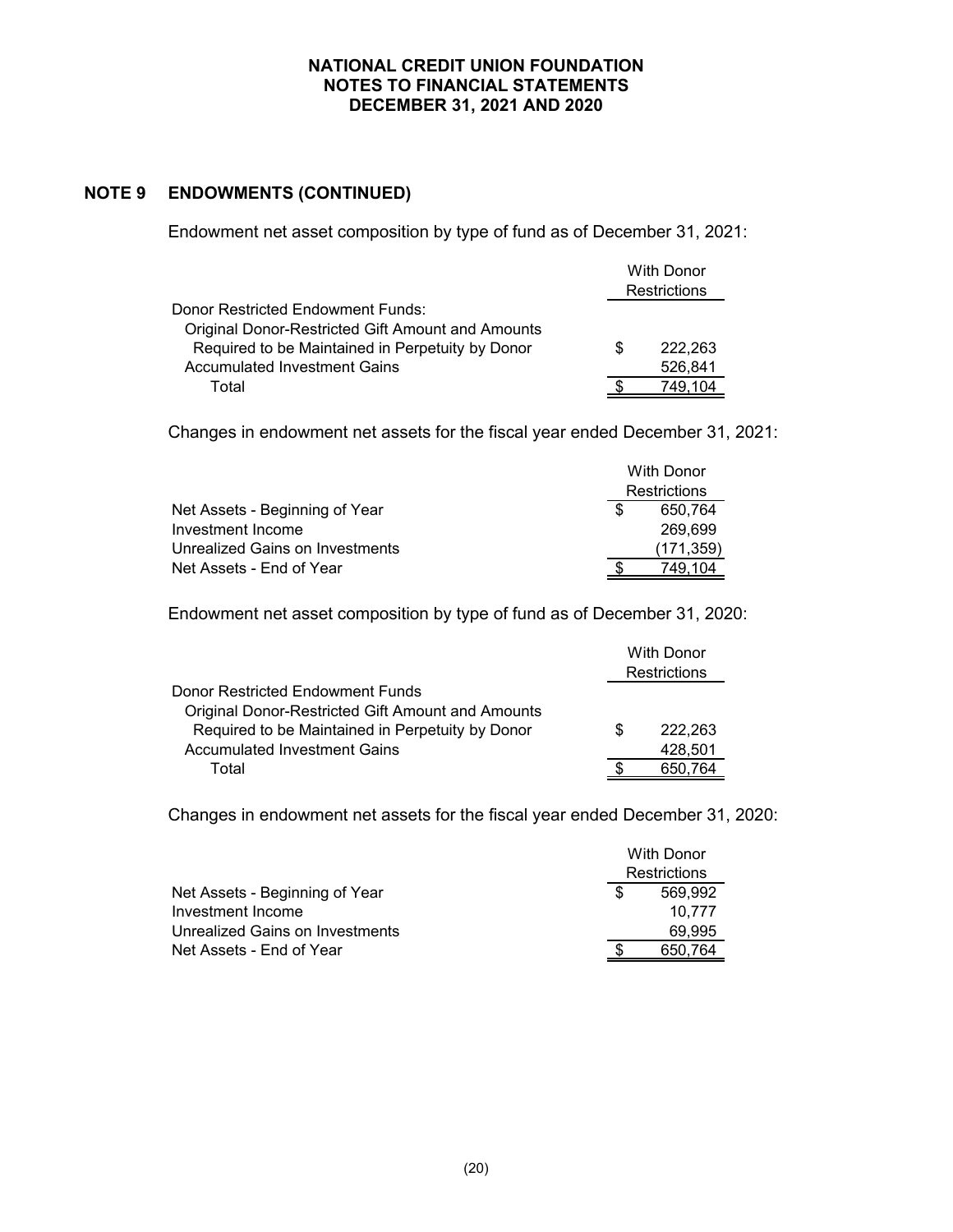# **NOTE 10 NET ASSETS WITH DONOR RESTRICTIONS**

At December 31, net assets with donor restrictions are restricted for the following purposes or periods:

| Subject to Expenditure for a Specified Purpose:   | 2021            | 2020            |
|---------------------------------------------------|-----------------|-----------------|
| <b>Lending Council</b>                            | \$<br>1,218,763 | \$<br>1,310,791 |
| <b>FinHealth Fund</b>                             | 1,000,000       |                 |
| <b>Disaster Relief</b>                            | 592,423         | 899,688         |
| Louisiana Designated Fund                         | 225,354         | 231,370         |
| <b>DE Founders Fund</b>                           | 183,131         | 194,166         |
| Biz Kid\$                                         | 168,490         | 159,157         |
| West Virginia Fund                                | 133,994         | 126,035         |
| Gene Farley Fund                                  | 77,262          | 76,900          |
| George E. Myers Fund                              | 63,392          | 69,431          |
| Nebraska Designated Fund                          | 52,362          | 50,845          |
| AACUC/Pete Crear Scholarships Fund                | 30,972          | 26,624          |
| International Development Fund                    | 21,391          | 16,271          |
| Data Breach Fund                                  | 4,752           | 4,752           |
| <b>NYIB Fund</b>                                  | 4,323           | 4,323           |
| <b>Restricted Corporate Support</b>               |                 | 220,000         |
| <b>DE General Fund</b>                            |                 | 13,362          |
| Jacquie Fisher Fund                               |                 | 7,033           |
| <b>Warren Morrow Fund</b>                         |                 | 758             |
| Callahan Legacy Fund                              |                 | 34              |
| <b>Total Net Assets with Purpose Restrictions</b> | 3,776,609       | 3,411,540       |
| Endowments:                                       |                 |                 |
| Subject to Appropriation and Spending Policy      | 526,841         | 428,501         |
| Original Donor-Restricted Gift Amount and Amounts |                 |                 |
| Required to be Maintained in Perpetuity by Donor  | 222,263         | 222,263         |
| <b>Total Endowments</b>                           | 749,104         | 650,764         |
| Total Net Assets with Restrictions                | \$<br>4,525,713 | \$<br>4,062,304 |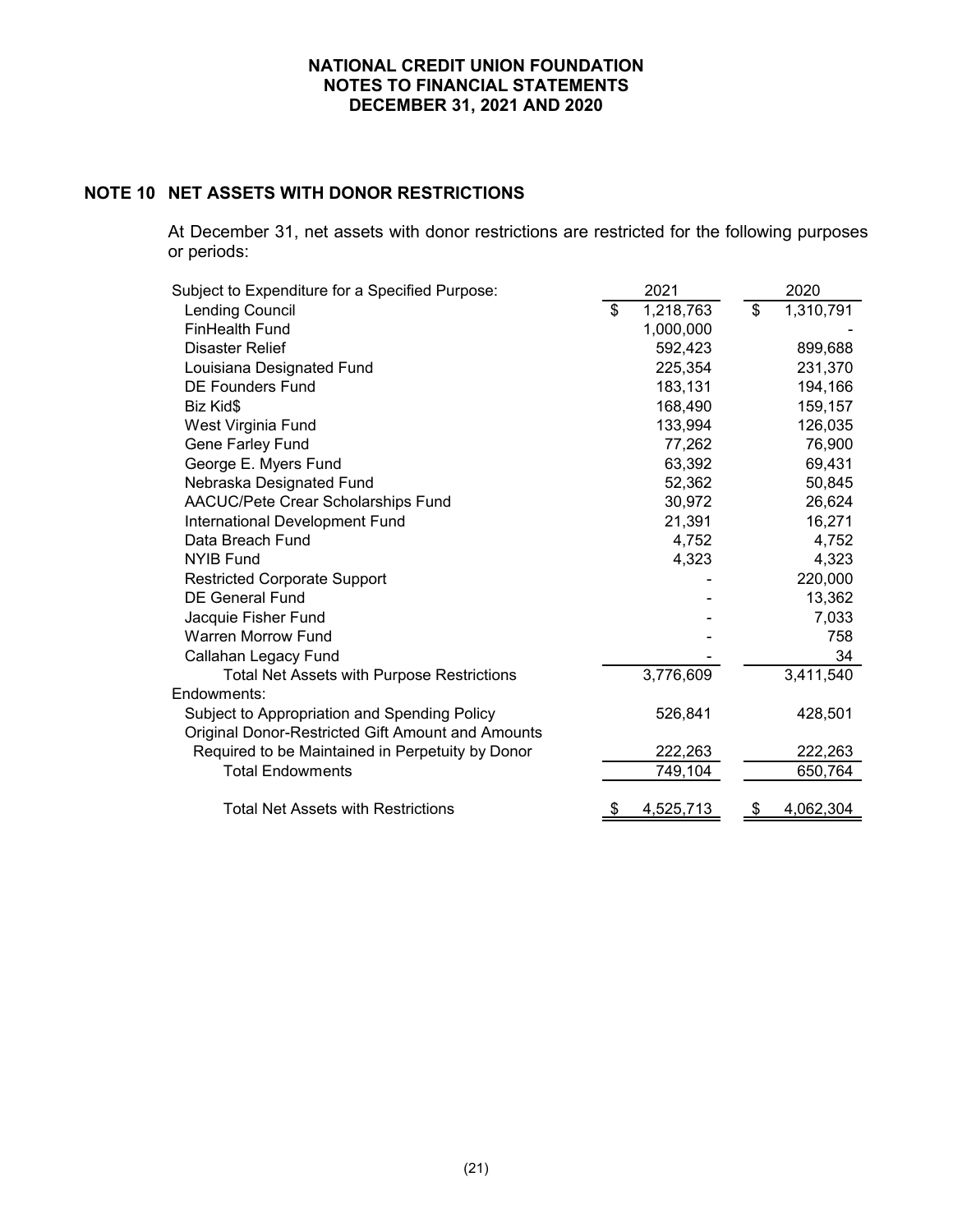### **NOTE 10 NET ASSETS WITH DONOR RESTRICTIONS (CONTINUED)**

Net assets were released from donor restrictions by incurring expenses satisfying the restricted purpose. A summary of this activity is as follows:

|                                | 2021 |         |   | 2020    |  |
|--------------------------------|------|---------|---|---------|--|
| Disaster Relief                | \$   | 444.554 | S | 396,682 |  |
| Lending Council                |      | 98,310  |   | 116,900 |  |
| Biz Kid\$                      |      | 96,786  |   | 102,562 |  |
| Louisiana Designated Fund      |      | 89,801  |   | 223,988 |  |
| <b>DE Founders Fund</b>        |      | 33.249  |   | 70,865  |  |
| George E. Myers Fund           |      | 14,000  |   | 30,113  |  |
| Nebraska Designated Fund       |      | 6,434   |   | 16,143  |  |
| West Virginia Fund             |      | 2,638   |   | 10,571  |  |
| Gene Farley Fund               |      | 2,000   |   | 2,500   |  |
| International Development Fund |      | 916     |   | 2,797   |  |
| <b>Warren Morrow Fund</b>      |      | 758     |   | 79      |  |
| Callahan Legacy Fund           |      | 34      |   |         |  |
| Total                          |      | 789,480 |   | 973,200 |  |

During the year ended December 31, 2021 and 2020, \$220,000 and \$-0-, respectively, of time restricted contributions from corporate donors were released when the funds were received. The funds had no donor-imposed restrictions and thus were moved into the net assets without donor restrictions within the Foundation.

## **NOTE 11 DISASTER RELIEF**

In times of domestic disasters, the Foundation raises and distributes funds to aid credit unions and their employees in the affected regions. Contributions for Disaster Relief totaled \$137,289 and \$225,880 in 2021 and 2020, respectively, and are included as part of contributions with donor restrictions on the statement of activities. The Foundation made grant distributions of \$443,968 and \$396,375 in 2021 and 2020, respectively, and are included as part of Disaster Relief program expenses on the statement of activities.

## **NOTE 12 BIZ KID\$ PROGRAM**

Biz Kid\$ is a credit union funded public television series that teaches kids about money management and entrepreneurship. The Foundation entered into grant agreements with Biz Kid\$ LLP in 2021 and 2020 for the purpose of continuing the education outreach and education goals of the Biz Kid\$ project. The grant payments under these agreements were \$56,750 and \$65,060 in 2021 and 2020, respectively, and are included as part of Biz Kid\$ program expenses on the statement of activities.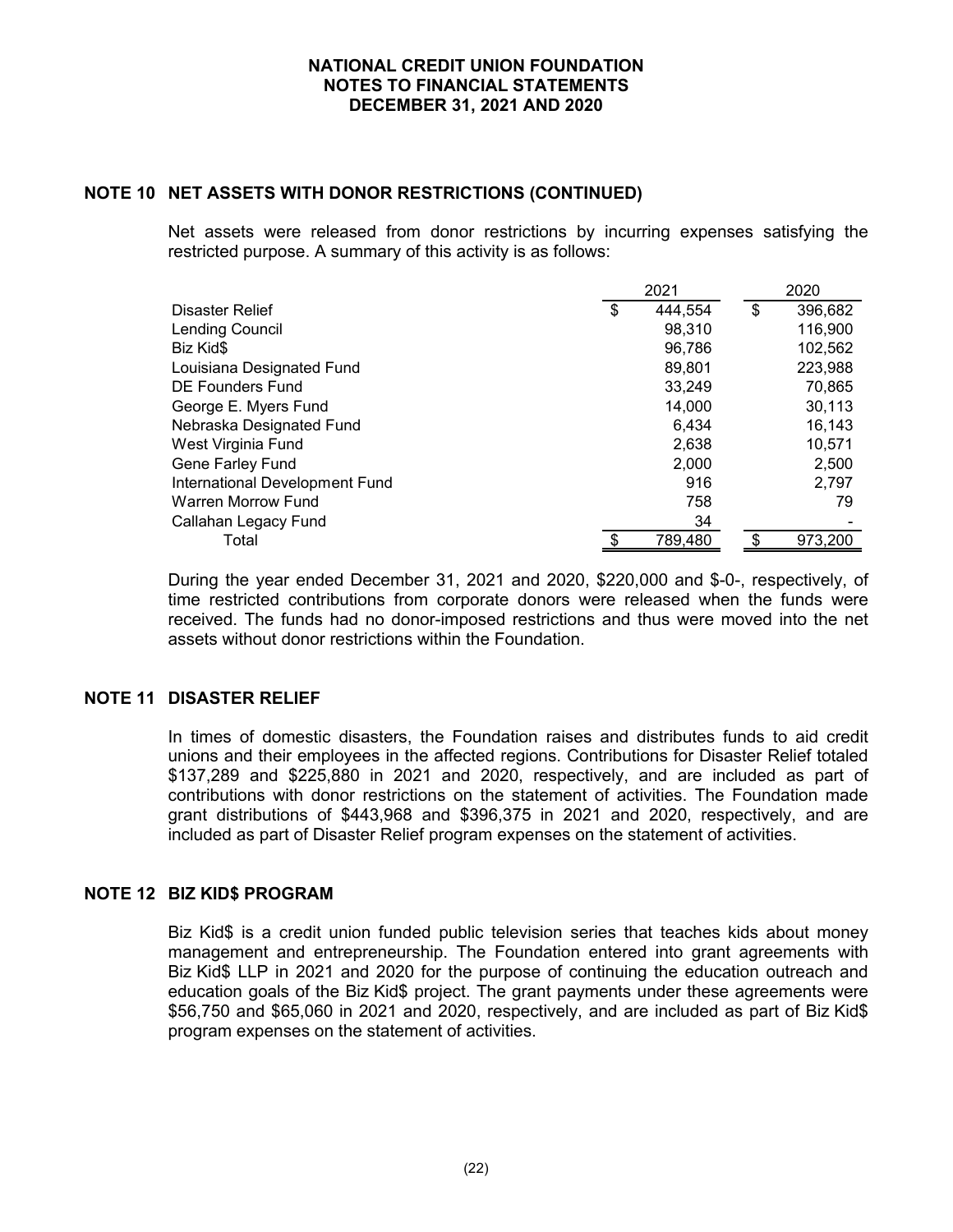#### **NOTE 13 MAJOR DONORS**

During the years ending December 31, 2021 and 2020, one donor and two donors, respectively, accounted for 10% or greater of total contributions.

#### **NOTE 14 INSURANCE RECOVERIES**

During 2020, as a result of the COVID-19 pandemic, the Foundation cancelled or modified the delivery of many program events. The Foundation has event cancellation insurance to help mitigate the loss of revenue incurred as a result of the cancellations. As of December 31, 2020, the Foundation has received a Sworn Statement In Proof of Loss – Final from their insurance carrier approving a claim in the amount of \$85,500, which is included as part of other revenue on the statement of activities for the year ended December 31, 2020 and other accounts receivable on the statement of financial position as of December 31, 2020. During 2021, the Foundation received the \$85,500 of insurance proceeds.

## **NOTE 15 PAYCHECK PROTECTION PROGRAM LOAN FORGIVENESS**

On April 16, 2020, the Foundation received proceeds in the amount of \$179,672 to fund payroll expenses through the Paycheck Protection Program (the PPP Loan). The PPP Loan was forgiven by the U.S. Small Business Administration (SBA) on November 9, 2020. Therefore, the Foundation has recognized this loan as other income on the statement of activities during the year ended December 31, 2020.

The SBA may review funding eligibility and usage of funds for compliance with program requirements based on dollar thresholds and other factors. The amount of liability, if any, from potential noncompliance cannot be determined with certainty; however, management is of the opinion that any review will not have a material adverse impact on the Foundation's financial position.

#### **NOTE 16 SUBSEQUENT EVENTS**

Management evaluated subsequent events through March 16, 2022, the date the financial statements were available to be issued. Events or transactions occurring after December 31, 2021, but prior to March 16, 2022, that provide additional evidence about conditions that existed at December 31, 2021, have been recognized in the financial statements for the year ended December 31, 2021. Events or transactions that provided evidence about conditions that did not exist at December 31, 2021, but arose before the financial statements were available to be issued have not been recognized in the financial statements for the year ended December 31, 2021.